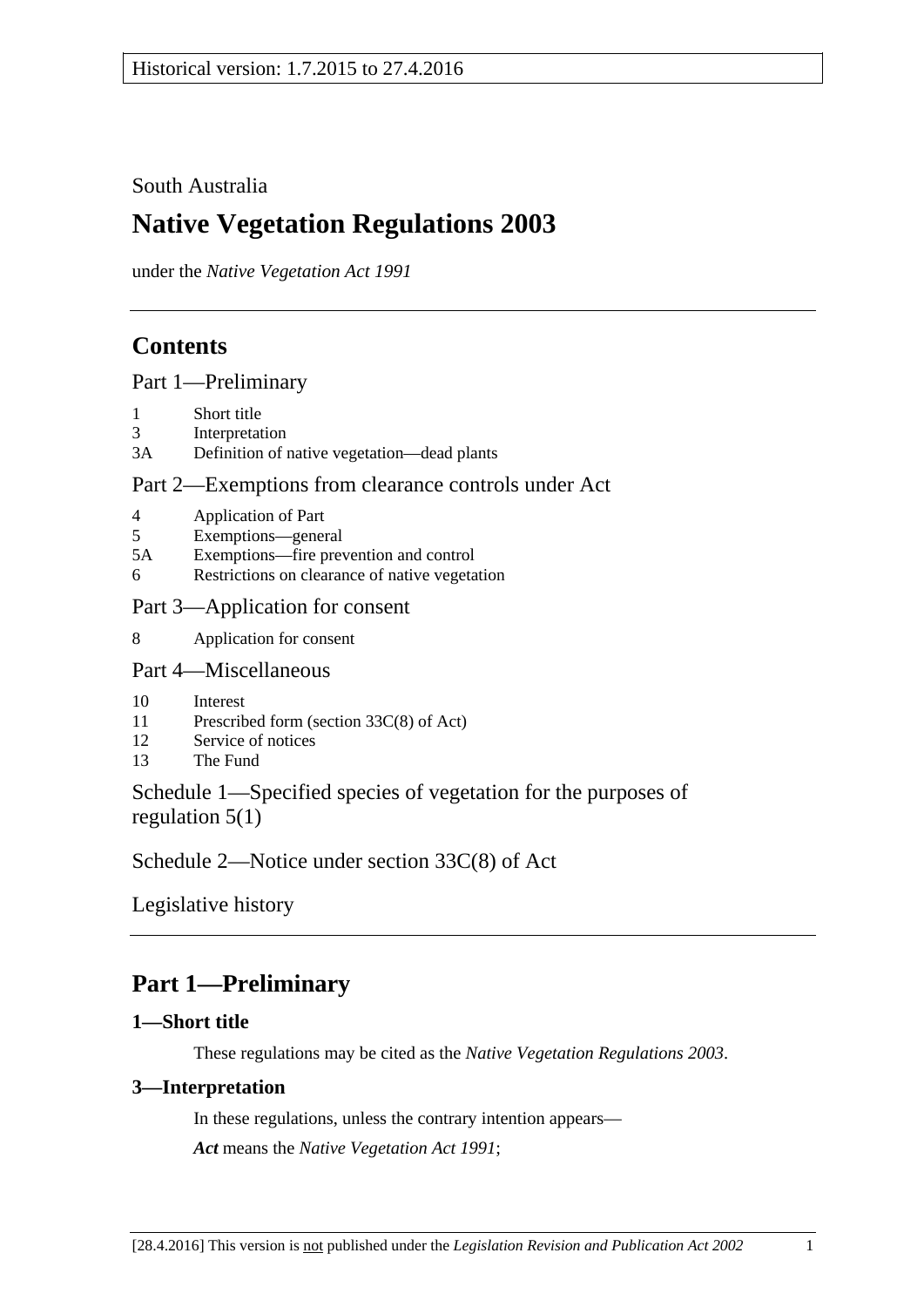*building* means a building or structure that is permanently fixed to land so that it cannot be moved without dismantling or destroying it and—

- (a) includes a transportable building if the building is connected to a sewage system or a septic tank and then is not moved after it is first connected to that sewage system or septic tank; but
- (b) does not include a building or structure erected or placed on land in contravention of the *[Development Act](http://www.legislation.sa.gov.au/index.aspx?action=legref&type=act&legtitle=Development%20Act%201993) 1993* or a corresponding previous enactment;

*business day* means any day except Saturday, Sunday or a public holiday;

*country* has the same meaning as in the *[Fire and Emergency Services Act](http://www.legislation.sa.gov.au/index.aspx?action=legref&type=act&legtitle=Fire%20and%20Emergency%20Services%20Act%202005) 2005*;

*Development Plan* means a Development Plan under the *[Development Act](http://www.legislation.sa.gov.au/index.aspx?action=legref&type=act&legtitle=Development%20Act%201993) 1993*;

*dwelling* means a building or part of a building used as a self-contained residence;

*fence* means a fence consisting of posts and wire fixed permanently to land and designed for the purpose of controlling access by people or the movement of animals;

*fire-control purposes*—these are purposes associated with preventing or controlling the spread of fires or potential fires;

#### *infrastructure* means—

- (a) the infrastructure, equipment, structures, works and other facilities used in or in connection with the supply of water or electricity, gas or other forms of energy, the provision of telecommunications, or the drainage, removal or treatment of waste water or sewage; or
- (b) roads and their supporting structures or works; or
- (c) ports, wharfs, jetties, railways, trams and busways;

*Mining Act* means the *[Mining Act](http://www.legislation.sa.gov.au/index.aspx?action=legref&type=act&legtitle=Mining%20Act%201971) 1971*, the *[Opal Mining Act](http://www.legislation.sa.gov.au/index.aspx?action=legref&type=act&legtitle=Opal%20Mining%20Act%201995) 1995*, the *[Petroleum](http://www.legislation.sa.gov.au/index.aspx?action=legref&type=act&legtitle=Petroleum%20Act%202000)  Act [2000](http://www.legislation.sa.gov.au/index.aspx?action=legref&type=act&legtitle=Petroleum%20Act%202000)*, the *[Offshore Minerals Act](http://www.legislation.sa.gov.au/index.aspx?action=legref&type=act&legtitle=Offshore%20Minerals%20Act%202000) 2000* or the *[Roxby Downs \(Indenture](http://www.legislation.sa.gov.au/index.aspx?action=legref&type=act&legtitle=Roxby%20Downs%20(Indenture%20Ratification)%20Act%201982)  [Ratification\) Act](http://www.legislation.sa.gov.au/index.aspx?action=legref&type=act&legtitle=Roxby%20Downs%20(Indenture%20Ratification)%20Act%201982) 1982*;

*private mine* means land declared under the *[Mining Act](http://www.legislation.sa.gov.au/index.aspx?action=legref&type=act&legtitle=Mining%20Act%201971) 1971* to be a private mine;

*River Murray Floodplain Area* means the River Murray Protection Area so designated under regulation 4 of the *[River Murray Regulations](http://www.legislation.sa.gov.au/index.aspx?action=legref&type=subordleg&legtitle=River%20Murray%20Regulations%202003) 2003*;

*SACFS* means the South Australian Country Fire Service;

*township of Robe* means the area shown as the township of Robe in the Development Plan that applies to that area of the State.

### <span id="page-1-0"></span>**3A—Definition of native vegetation—dead plants**

For the purposes of paragraph (a) of the definition of *native vegetation* in section 3(1) of the Act, the class of plants, or parts of plants, comprising trees of a species indigenous to South Australia—

- (a) that have a trunk circumference (measured at a point 300 millimetres above the base of the tree) of—
	- (i) in the case of a tree located on Kangaroo Island—1 metre or more; or
	- (ii) in any other case—2 metres or more; and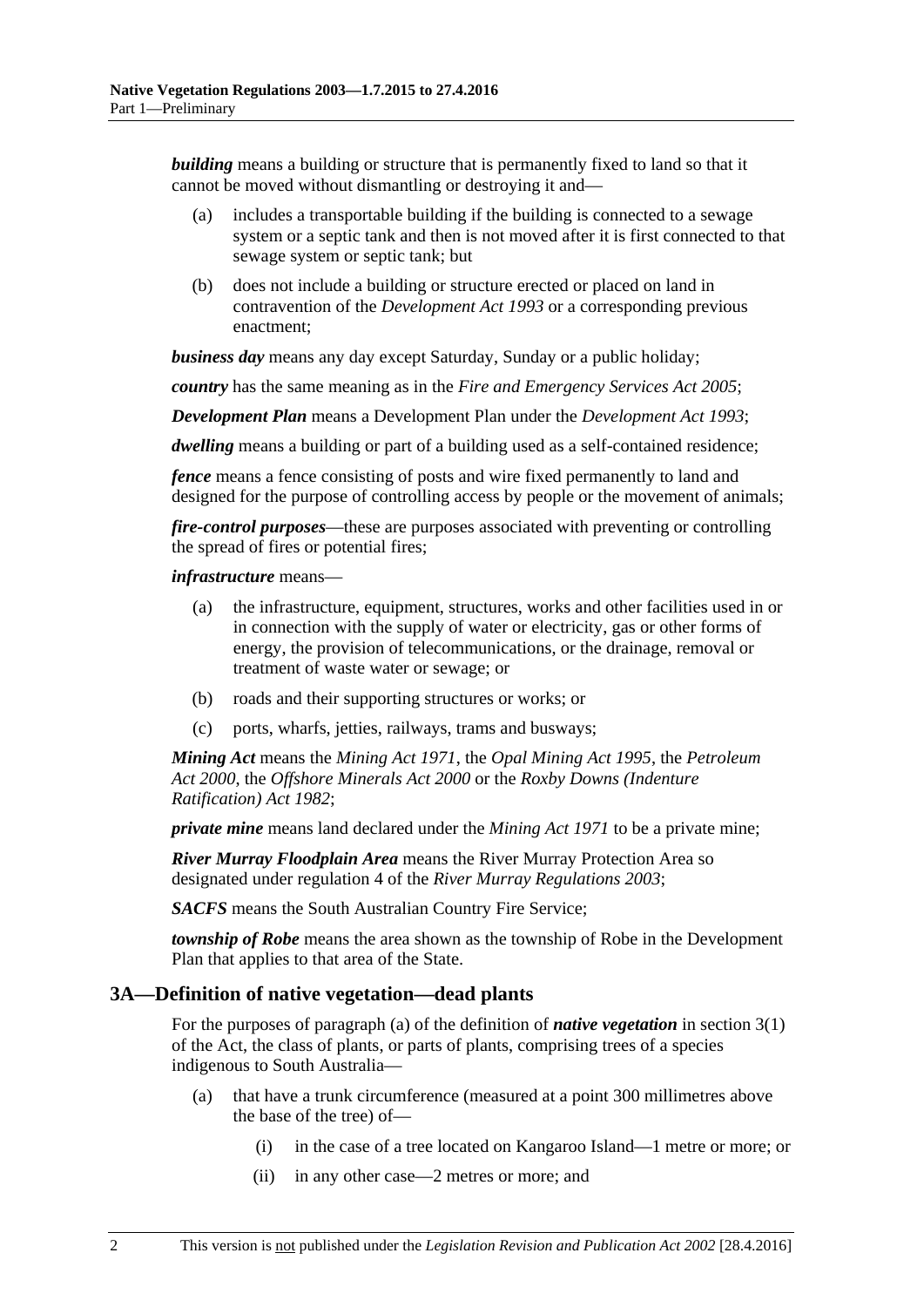(b) that provide or have the potential to provide, or are a part of a group of trees or other plants (whether alive or dead) that provide or have the potential to provide, a habitat for animals of a listed threatened species under the *Environment Protection and Biodiversity Conservation Act 1999* of the Commonwealth,

is declared to be included in that definition.

# <span id="page-2-0"></span>**Part 2—Exemptions from clearance controls under Act**

### <span id="page-2-1"></span>**4—Application of Part**

Exemptions under this Part do not extend to native vegetation growing or situated on land that is subject to a heritage agreement under the Act or a heritage agreement that was entered into in compliance with a condition of consent to clear native vegetation under the repealed Act unless the paragraph setting out the exemption explicitly extends its operation to that vegetation.

### <span id="page-2-3"></span><span id="page-2-2"></span>**5—Exemptions—general**

- <span id="page-2-4"></span>(1) Pursuant to section 27(1)(b) of the Act, native vegetation may, subject to any other Act or law to the contrary, be cleared—
	- (a) if it is proposed to erect a building that is a dwelling or a structure or other facility that is ancillary to a dwelling and—
		- (i) any development authorisation for the erection of the dwelling or structure or other facility required by or under the *[Development](http://www.legislation.sa.gov.au/index.aspx?action=legref&type=act&legtitle=Development%20Act%201993)  Act [1993](http://www.legislation.sa.gov.au/index.aspx?action=legref&type=act&legtitle=Development%20Act%201993)* has been obtained; and
		- (ii) either—
			- (A) the vegetation
				- does not comprise or form part of a stratum of native vegetation that is substantially intact; and
				- except where the dwelling is within a residential or township zone under the relevant Development Plan, does not include vegetation of the genus *Eucalyptus* with a stem diameter at 300 millimetres above the ground of 200 millimetres or more, or other vegetation with a stem diameter at the lowest point of the stem above ground level of 100 millimetres or more; or
			- $(B)$
- the Council is satisfied (on the basis of information provided to the Council by the person seeking the benefit of this paragraph and such other information as the Council thinks fit) that, after taking into account the need to preserve biological diversity and taking into account the needs of the owner of the land, the proposed site for the building is the most suitable that is available; and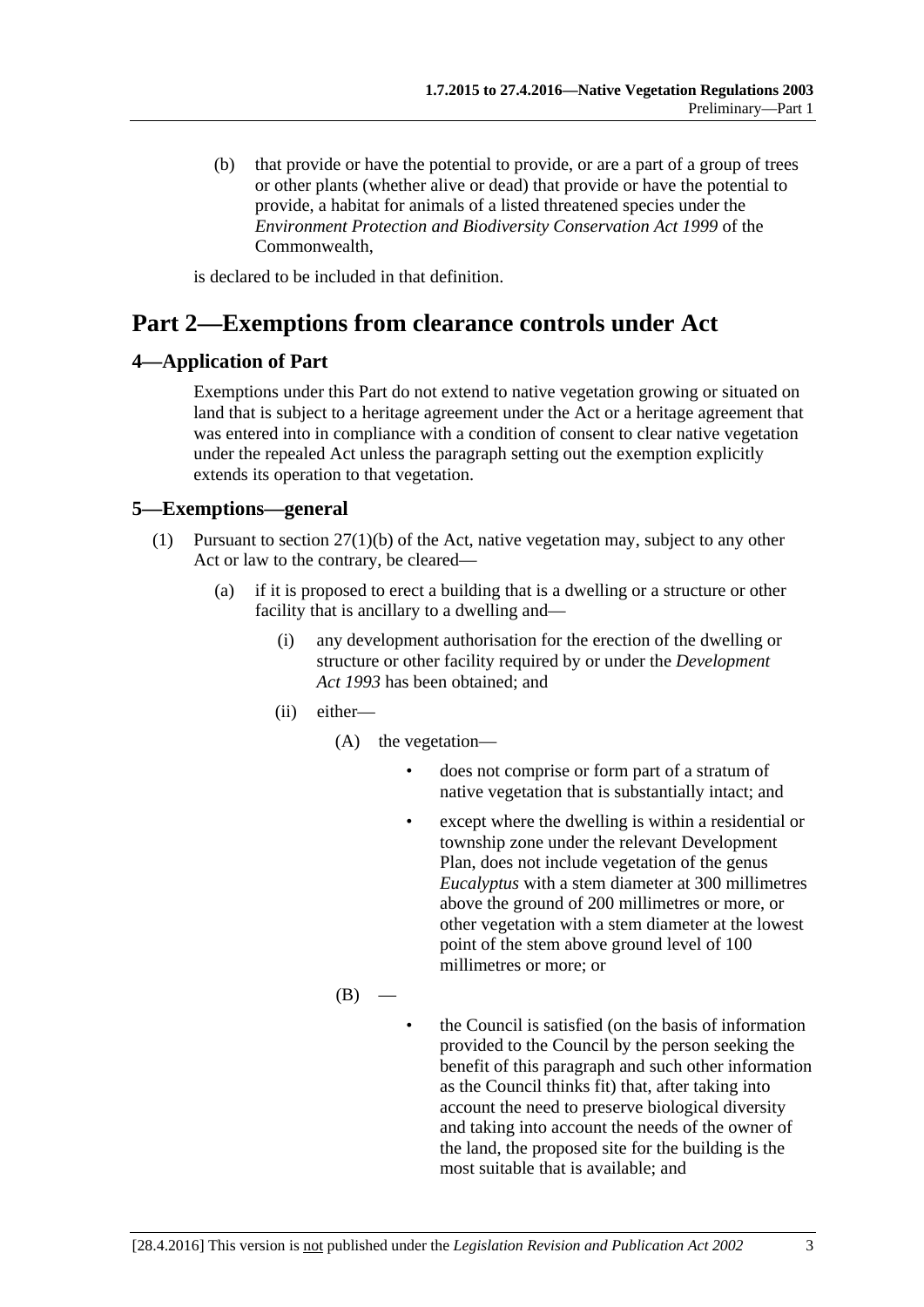- the Council is satisfied (on the basis of information provided to the Council by the person seeking the benefit of this paragraph and such other information as the Council thinks fit) that there is no other practicable alternative that would involve no clearance or the clearance of less vegetation or the clearance of vegetation that is less significant or (if relevant) the clearance of vegetation that has been degraded to a greater extent than the vegetation proposed to be cleared; and
- the clearance is undertaken in accordance with a management plan that has been approved by the Council and that, after taking into account the full extent of clearance that is to be undertaken on the relevant land, results in a significant environmental benefit on the property where the building is to be situated, or the owner of the land (or a person acting on his or her behalf) has, on application to the Council to proceed with clearing the vegetation in accordance with this provision, made a payment into the Fund of an amount considered by the Council to be sufficient to achieve a significant environmental benefit in the manner contemplated by section 21(6) of the Act;
- <span id="page-3-0"></span>(ab) if it is proposed to divide land for use for residential purposes (after taking into account the construction of roads and other infrastructure) and—
	- (i) any development authorisation for the division of the land and for the use of land for residential purposes under the *[Development Act](http://www.legislation.sa.gov.au/index.aspx?action=legref&type=act&legtitle=Development%20Act%201993) 1993* has been obtained; and
	- $(ii)$ 
		- (A) the Council is satisfied (on the basis of information provided to the Council by the person seeking the benefit of this paragraph and such other information as the Council thinks fit) that, after taking into account the need to preserve biological diversity and taking into account the needs of the owner of the land, the clearance will be limited to clearance reasonably required to erect 1 dwelling, and any structure or other facility that would be reasonably expected to be ancillary to the dwelling, on each allotment to be created by the division; and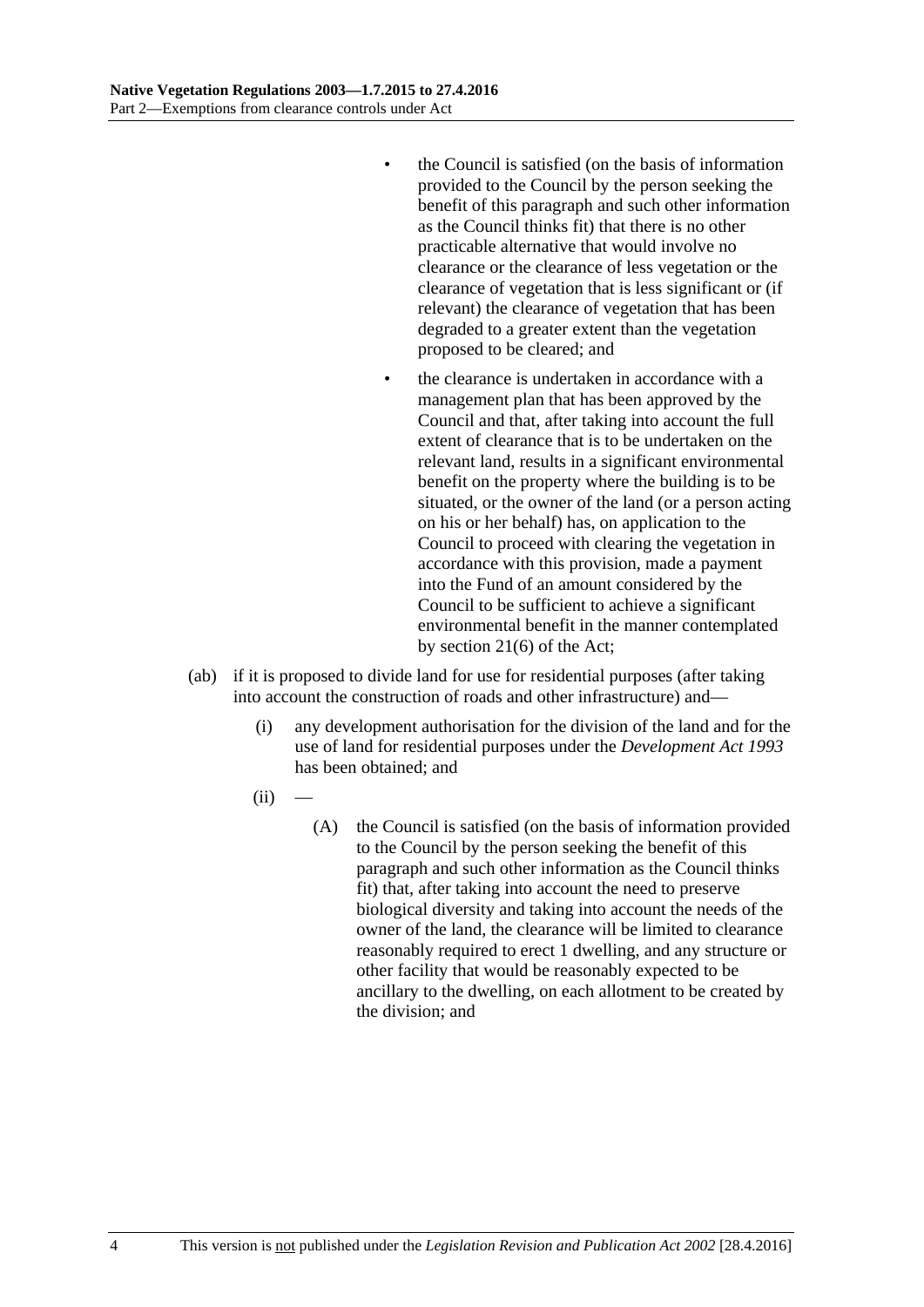- (B) the Council is satisfied (on the basis of information provided to the Council by the person seeking the benefit of this paragraph and such other information as the Council thinks fit) that there is no other practicable alternative that would involve no clearance or the clearance of less vegetation or the clearance of vegetation that is less significant or (if relevant) the clearance of vegetation that has been degraded to a greater extent than the vegetation proposed to be cleared; and
- (C) the clearance is undertaken in accordance with a management plan that has been approved by the Council and, after taking into account the full nature and extent of clearance that is to be undertaken on the relevant land and any commitments that have been made with respect to the establishment, restoration or maintenance of native vegetation, the Council is satisfied that there will be a significant environmental benefit on the land being divided or within the same region of the State, or the owner of the land (or a person acting on his or her behalf) has, on application to the Council to proceed with clearing the vegetation in accordance with this provision, made a payment into the Fund or, if the Council is satisfied that it is appropriate in the circumstances, agreed to make a payment into the Fund, of an amount considered by the Council to be sufficient to achieve a significant environmental benefit which outweighs the value of retaining the vegetation;
- <span id="page-4-0"></span>(b) if it is proposed to erect a building or a structure or other facility that is ancillary to a building, other than a dwelling or a structure or other facility that is ancillary to a dwelling, and—
	- (i) any development authorisation for the erection of the building or structure or other facility required by or under the *[Development](http://www.legislation.sa.gov.au/index.aspx?action=legref&type=act&legtitle=Development%20Act%201993)  Act [1993](http://www.legislation.sa.gov.au/index.aspx?action=legref&type=act&legtitle=Development%20Act%201993)* has been obtained; and
	- (ii) the vegetation—
		- (A) does not comprise or form part of a stratum of native vegetation that is substantially intact; and
		- (B) except where the building is within a tourist accommodation, business, centre, commerce, commercial, industrial, industry or office zone under the relevant Development Plan, does not include vegetation of the genus *Eucalyptus* with a stem diameter at 300 millimetres above the ground of 200 millimetres or more, or other vegetation with a stem diameter at the lowest point of the stem above ground level of 100 millimetres or more;
- $(c)$  if—
	- (i) the clearance is incidental to a proposed development to which section 48 of the *[Development Act](http://www.legislation.sa.gov.au/index.aspx?action=legref&type=act&legtitle=Development%20Act%201993) 1993* applies; and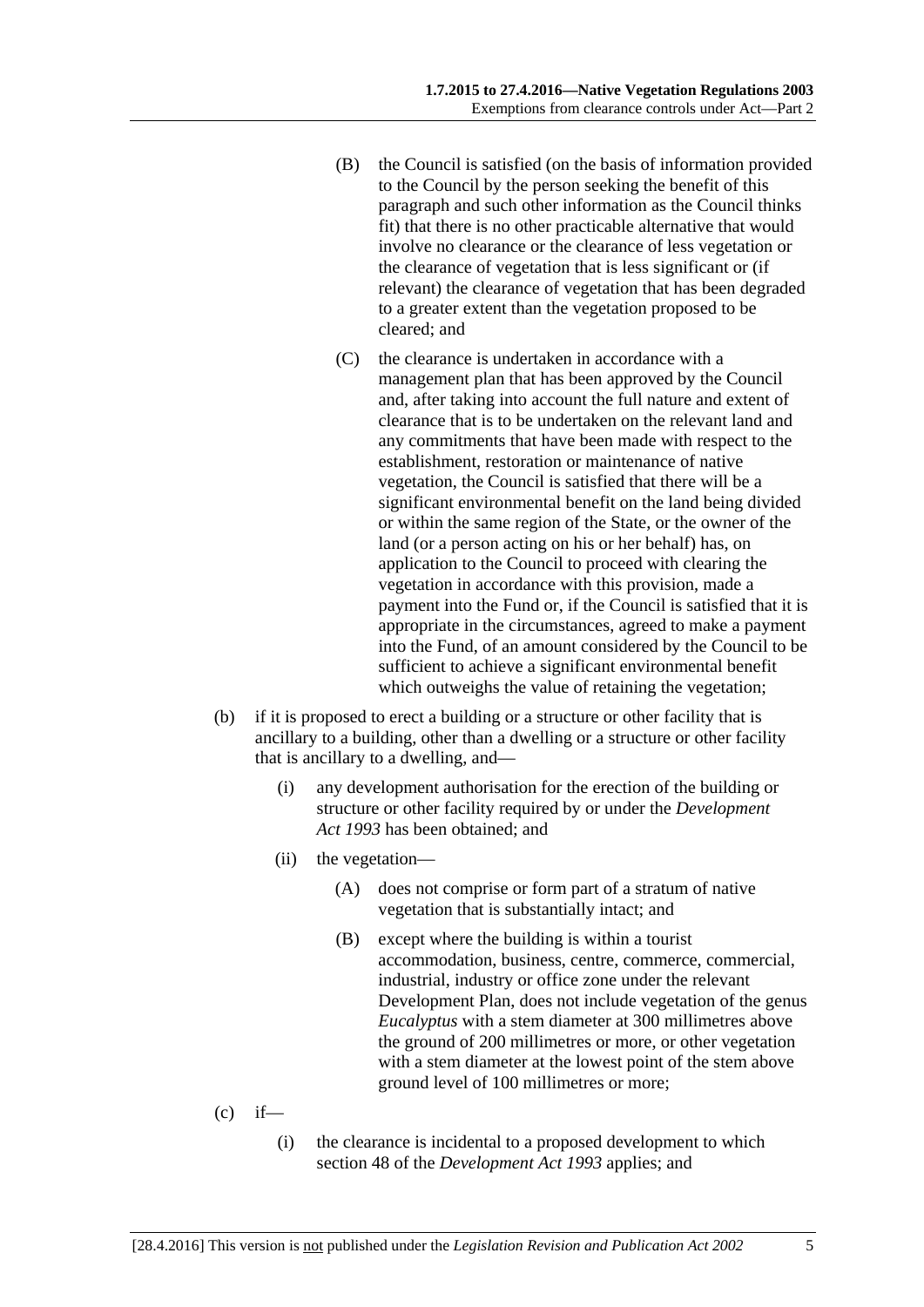- (ii) an environmental impact statement, public environmental report or development report, and an Assessment Report, relating to the development have been prepared under that Act; and
- (iii) the Minister responsible for the administration of the *[Development](http://www.legislation.sa.gov.au/index.aspx?action=legref&type=act&legtitle=Development%20Act%201993)  Act [1993](http://www.legislation.sa.gov.au/index.aspx?action=legref&type=act&legtitle=Development%20Act%201993)* referred the environmental impact statement, public environmental report or development report to the Native Vegetation Council for comment and report and—
	- (A) the Council provided comments which were included (wholly or substantially) in the relevant Assessment Report; or
	- (B) the Council failed to provide comments within 8 weeks after receiving the Minister's invitation for comment and report; and
- (iv) the Governor has granted his or her consent to the proposed development under section 48 of the *[Development Act](http://www.legislation.sa.gov.au/index.aspx?action=legref&type=act&legtitle=Development%20Act%201993) 1993*; and
- (v) the clearance is undertaken in accordance with that consent; and
- (vi) the clearance is undertaken in accordance with a management plan that has been approved by the Council that results in a significant environmental benefit on the property where the development is being undertaken, or the owner of the land (or a person acting on his or her behalf) has, on application to the Council to proceed with clearing the vegetation in accordance with this provision, made a payment into the Fund of an amount considered by the Council to be sufficient to achieve a significant environmental benefit in the manner contemplated by section 21(6) of the Act;
- <span id="page-5-0"></span> $(d)$  if—
	- $(i)$
- (A) the clearance is incidental to the construction or expansion of a building or infrastructure and the Minister has, by instrument in writing, declared that he or she is satisfied that the clearance is in the public interest; or
- (B) the clearance is required in connection with the provision of infrastructure or services to a building or proposed building, or to any place; and
- (ii) any development authorisation required by or under the *[Development](http://www.legislation.sa.gov.au/index.aspx?action=legref&type=act&legtitle=Development%20Act%201993)  Act [1993](http://www.legislation.sa.gov.au/index.aspx?action=legref&type=act&legtitle=Development%20Act%201993)* has been obtained; and
- (iii) the Council is satisfied (on the basis of information provided to the Council by the person seeking the benefit of this paragraph and such other information as the Council thinks fit) that, after taking into account the need to preserve biological diversity and the nature and purposes of any proposed building or infrastructure that is yet to be constructed, the proposed site of the building or infrastructure is the most suitable that is available; and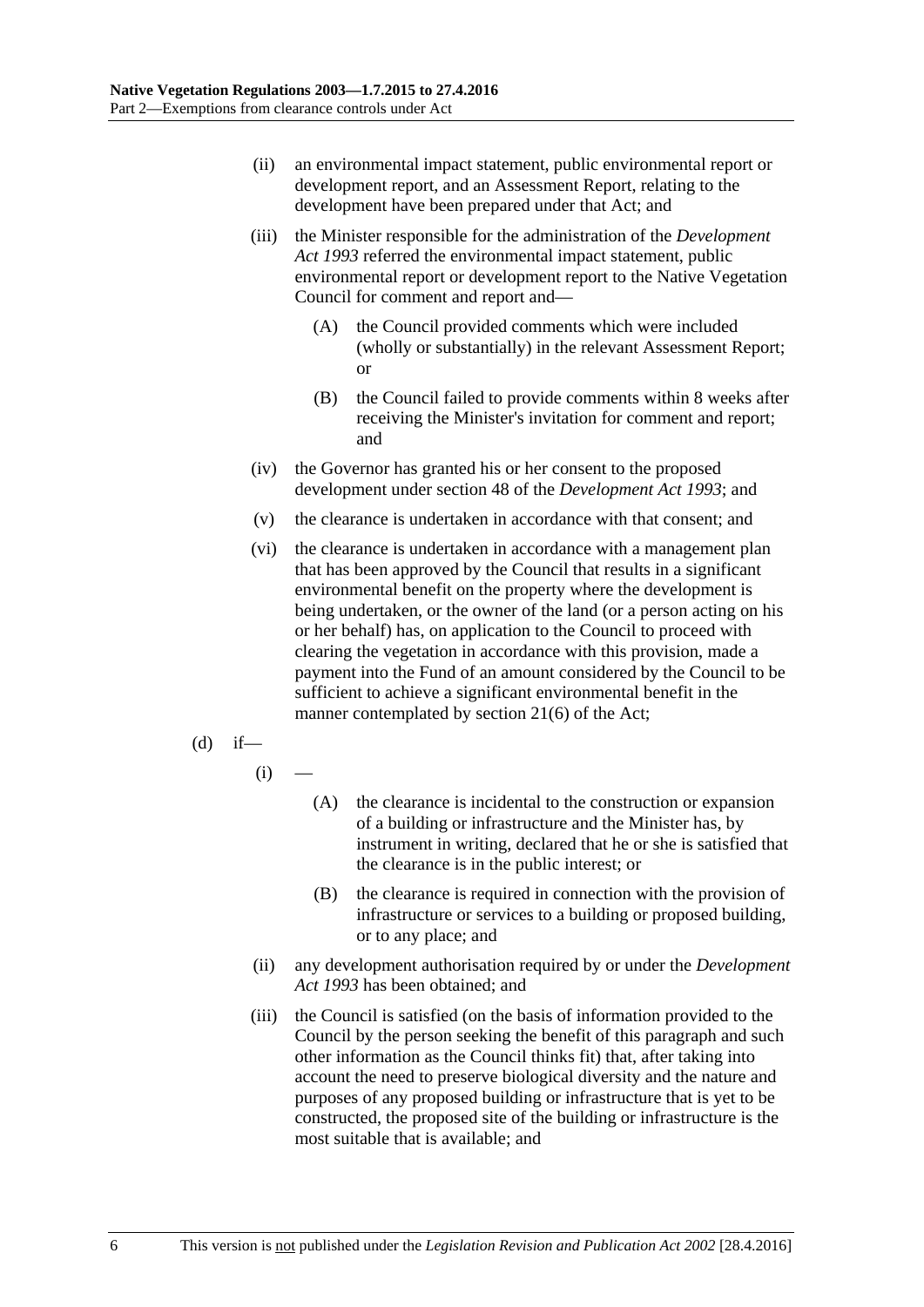- (iv) the Council is satisfied (on the basis of information provided to the Council by the person seeking the benefit of this paragraph and such other information as the Council thinks fit) that there is no other practicable alternative that would involve no clearance or the clearance of less vegetation or the clearance of vegetation that is less significant or (if relevant) the clearance of vegetation that has been degraded to a greater extent than the vegetation proposed to be cleared; and
- (v) the clearance is undertaken in accordance with a standard operating procedure determined or approved by the Council for the purposes of this provision or a management plan that has been approved by the Council, and either—
	- (A) there will be a significant environmental benefit on the property where the clearance is being undertaken or within the same region of the State; or
	- (B) either—
		- the owner of the land (or a person acting on his or her behalf); or
		- a person connected with the construction or expansion of the building or infrastructure, or the provision of the infrastructure or services (as the case requires),

has, on application to the Council to proceed with clearing the vegetation in accordance with this provision, made a payment into the Fund of an amount considered by the Council to be sufficient to achieve a significant environmental benefit in the manner contemplated by section 21(6) of the Act;

- <span id="page-6-0"></span> $(da)$  if—
	- (i) the clearance is incidental to proposed development to be undertaken on land; and
	- (ii) any development authorisation required by or under the *[Development](http://www.legislation.sa.gov.au/index.aspx?action=legref&type=act&legtitle=Development%20Act%201993)  Act [1993](http://www.legislation.sa.gov.au/index.aspx?action=legref&type=act&legtitle=Development%20Act%201993)* has been obtained; and
	- (iii) the Council is satisfied (on the basis of information provided to the Council by the person seeking the benefit of this paragraph and such other information as the Council thinks fit)—
		- (A) that the vegetation is not significant (including by taking into account the scale or nature of surrounding vegetation and relevant guidelines prepared and published by the Council); and
		- (B) that there is no other practicable alternative that would involve no clearance or the clearance of less vegetation; and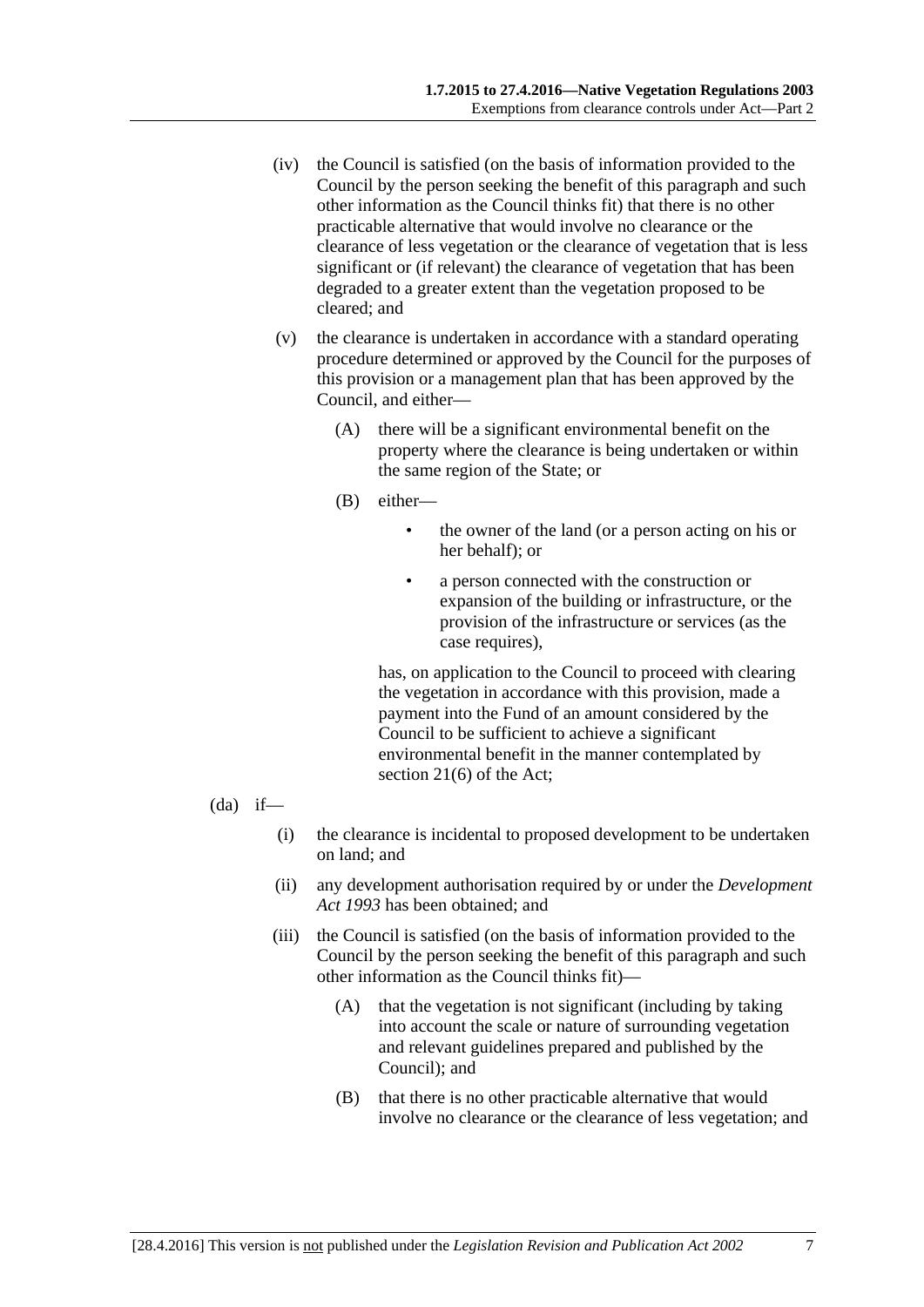- (iv) the clearance is undertaken in accordance with a management plan that has been approved by the Council that results in a significant environmental benefit on the property where the relevant development is to be undertaken, or the owner of the land (or a person acting on his or her behalf) has, on application to the Council to proceed with clearing the vegetation in accordance with this provision, made a payment into the Fund of an amount considered by the Council to be sufficient to achieve a significant environmental benefit in the manner contemplated by section 21(6) of the Act;
- $(e)$  if—
	- (i) the clearance is incidental to the repair or maintenance work of the Crown; and
	- (ii) the person undertaking the clearance—
		- (A) has given at least 10 business days notice in writing outlining the proposed clearance to a person who has the care, control or management of the land before commencing the clearance (unless the land is under the care, control or management of the Crown); or
		- (B) is acting in accordance with a standard operating procedure determined or approved by the Council for the purposes of this provision; or
		- (C) is acting in a situation of urgency that requires action without delay; and
	- (iii) the person undertaking the clearance complies with any guidelines relating to the protection of native vegetation from the spread of plant diseases or noxious weeds, or from unnecessary damage during the performance of any work, prepared by the Council in accordance with section 25 of the Act,

(and the operation of this paragraph extends to vegetation on land that is subject to a heritage agreement);

- $(f)$  if
	- $(i)$
- (A) the clearance is being undertaken as part of the duty of an electricity entity under Part 5 of the *[Electricity Act](http://www.legislation.sa.gov.au/index.aspx?action=legref&type=act&legtitle=Electricity%20Act%201996) 1996*; or
- (B) the clearance is incidental to any repair or maintenance work of an electricity entity within the meaning of the *[Electricity](http://www.legislation.sa.gov.au/index.aspx?action=legref&type=act&legtitle=Electricity%20Act%201996)  Act [1996](http://www.legislation.sa.gov.au/index.aspx?action=legref&type=act&legtitle=Electricity%20Act%201996)*; and
- (ii) the person undertaking the clearance—
	- (A) is acting in accordance with the principles of vegetation clearance under the *[Electricity Act](http://www.legislation.sa.gov.au/index.aspx?action=legref&type=act&legtitle=Electricity%20Act%201996) 1996*; or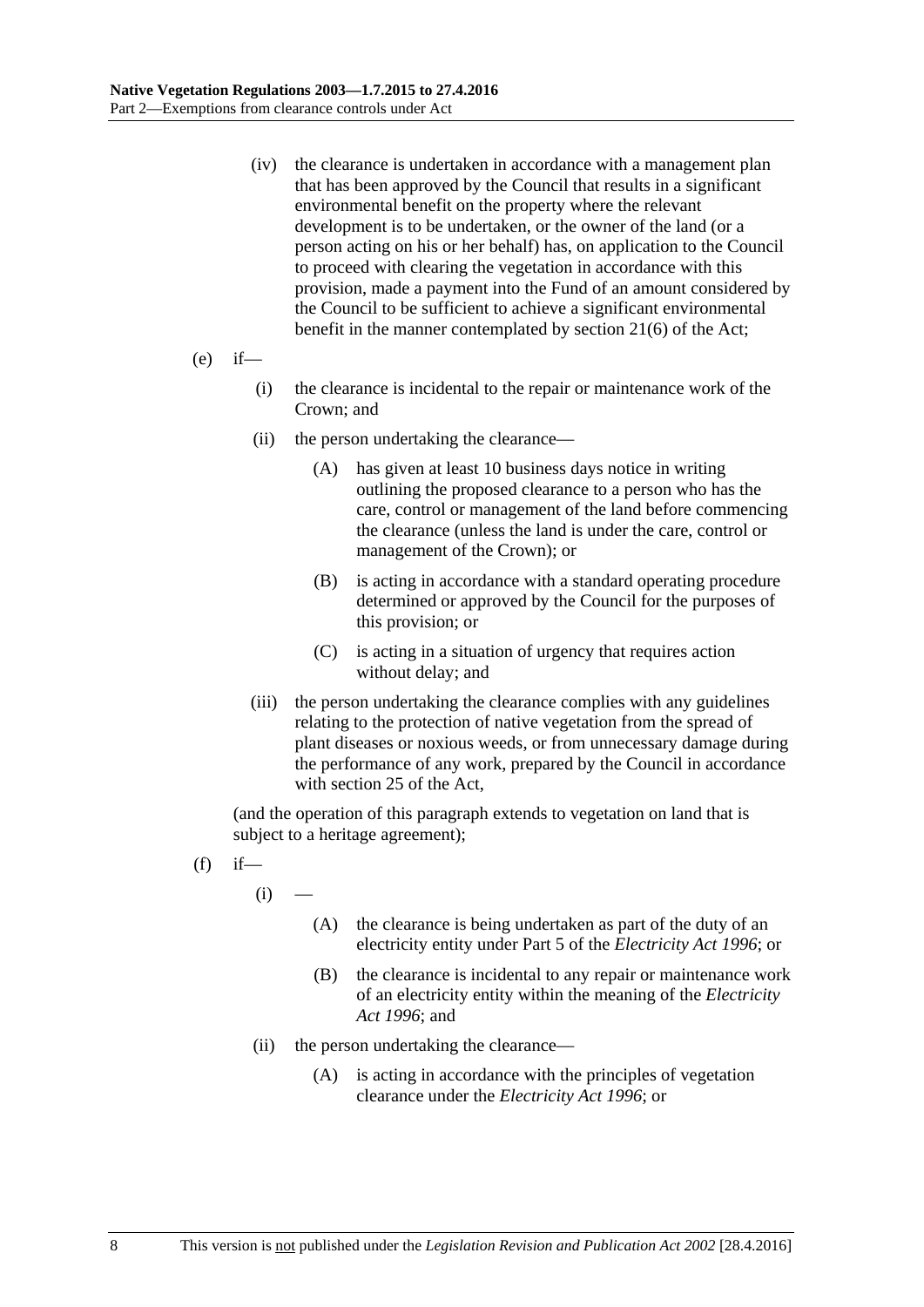- (B) has given at least 10 business days notice in writing outlining the proposed clearance to a person who has the care, control or management of the land before commencing the clearance (unless the land is under the care, control or management of the electricity entity); or
- (C) is acting in accordance with a standard operating procedure determined or approved by the Council for the purposes of this provision; or
- (D) is acting in a situation of urgency that requires action without delay; and
- (iii) the person undertaking the clearance complies with any guidelines relating to the protection of native vegetation from the spread of plant diseases or noxious weeds, or from unnecessary damage during the performance of any work, prepared by the Council in accordance with section 25 of the Act,

(and the operation of this paragraph extends to vegetation on land that is subject to a heritage agreement);

- $(g)$  if—
	- (i) the clearance is incidental to the repair or maintenance of any infrastructure; and
	- (ii) the person undertaking the clearance—
		- (A) has given at least 10 business days notice in writing outlining the proposed clearance to a person who has the care, control or management of the land before commencing the clearance (unless the land is under the care, control or management of the person who is responsible for the infrastructure); or
		- (B) in acting in accordance with a standard operating procedure determined or approved by the Council for the purposes of this provision; or
		- (C) is acting in a situation of urgency that requires action without delay; and
	- (iii) the person undertaking the clearance complies with any guidelines relating to the protection of native vegetation from the spread of plant diseases or noxious weeds, or from unnecessary damage during the performance of any work, prepared by the Council in accordance with section 25 of the Act,

(and the operation of this paragraph extends to vegetation on land that is subject to a heritage agreement);

- $(h)$  if—
	- (i) the clearance is incidental to work being undertaken by or on behalf of the Commissioner of Highways; and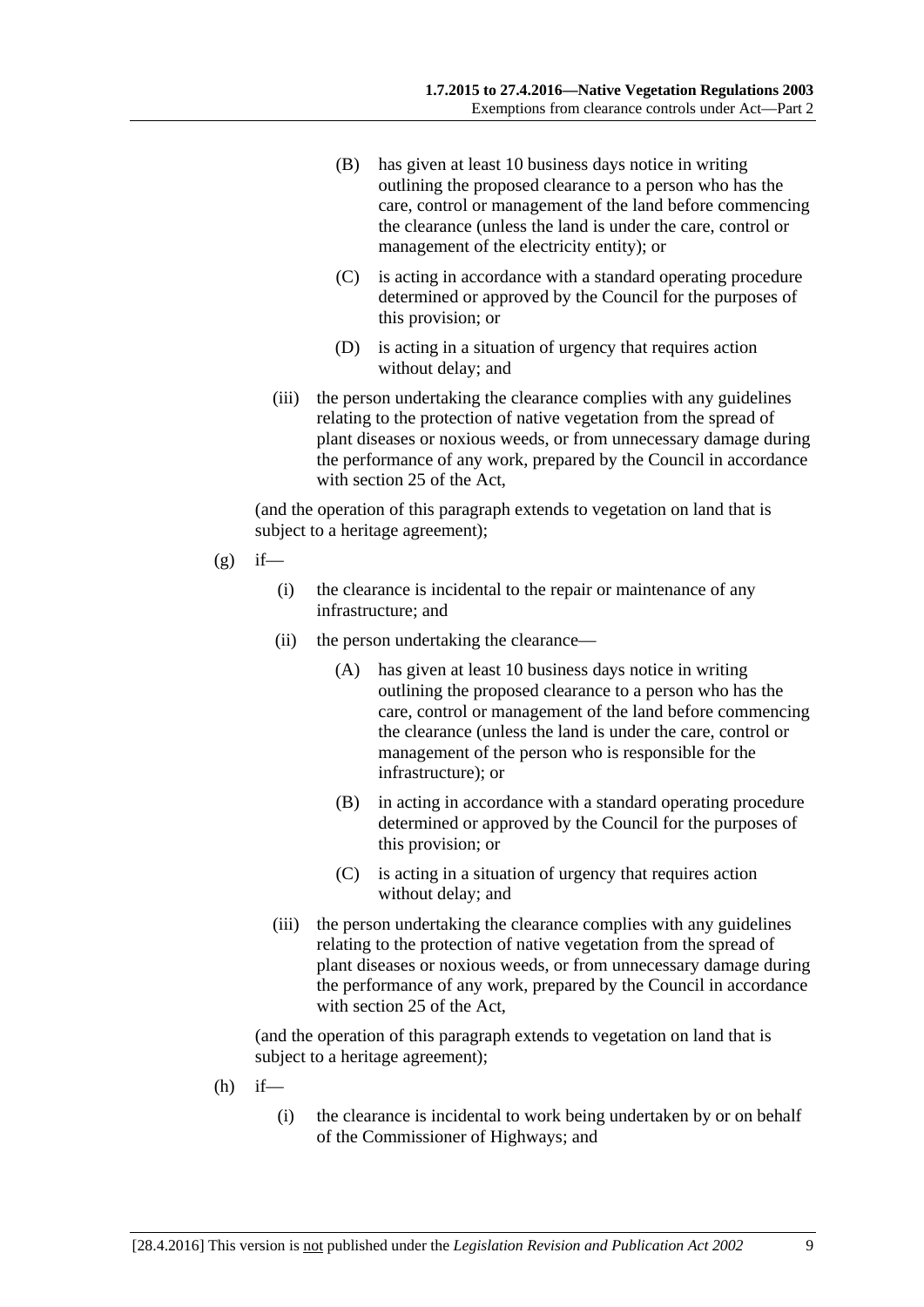- (ii) except where the clearance is incidental to repair or maintenance work, there is no other practicable alternative that would involve no clearance or the clearance of less vegetation or the clearance of vegetation that is less significant or (if relevant) the clearance of vegetation that has been degraded to a greater extent than the vegetation proposed to be cleared; and
- (iii) either—
	- (A) the clearance is undertaken in accordance with a standard operating procedure determined or approved by the Council for the purposes of this provision or a management plan that has been approved by the Council, and either there will be a significant environmental benefit at the site of the relevant work or within the same region of the State, or the Commissioner of Highways or another person undertaking the work has, on application to the Council to proceed with clearing the vegetation in accordance with this provision, made a payment into the Fund of an amount considered by the Council to be sufficient to achieve a significant environmental benefit in the manner contemplated by section 21(6) of the Act; or
	- (B) the clearance is incidental to repair or maintenance work and the person undertaking the clearance
		- has given at least 10 business days notice in writing outlining the proposed clearance to a person who has the care, control or management of the land before commencing the clearance (unless the land is under the care, control or management of the Commissioner of Highways); or
		- is acting in accordance with a standard operating procedure determined or approved by the Council for the purposes of this provision; or
		- is acting in a situation of urgency that requires action without delay; and
- (iv) the person undertaking the clearance complies with any guidelines relating to the protection of native vegetation from the spread of plant diseases or noxious weeds, or from unnecessary damage during the performance of any work, prepared by the Council in accordance with section 25 of the Act;
- (i) if the clearance is incidental to the repair or maintenance of an existing dam;
- <span id="page-9-1"></span><span id="page-9-0"></span> $(i)$  if—
	- (i) the clearance is incidental to the lawful construction of a new dam that will cover—
		- (A) in areas designated by the Council, by notice in the Gazette, for the purposes of this provision—less than 500 square metres in surface area when full;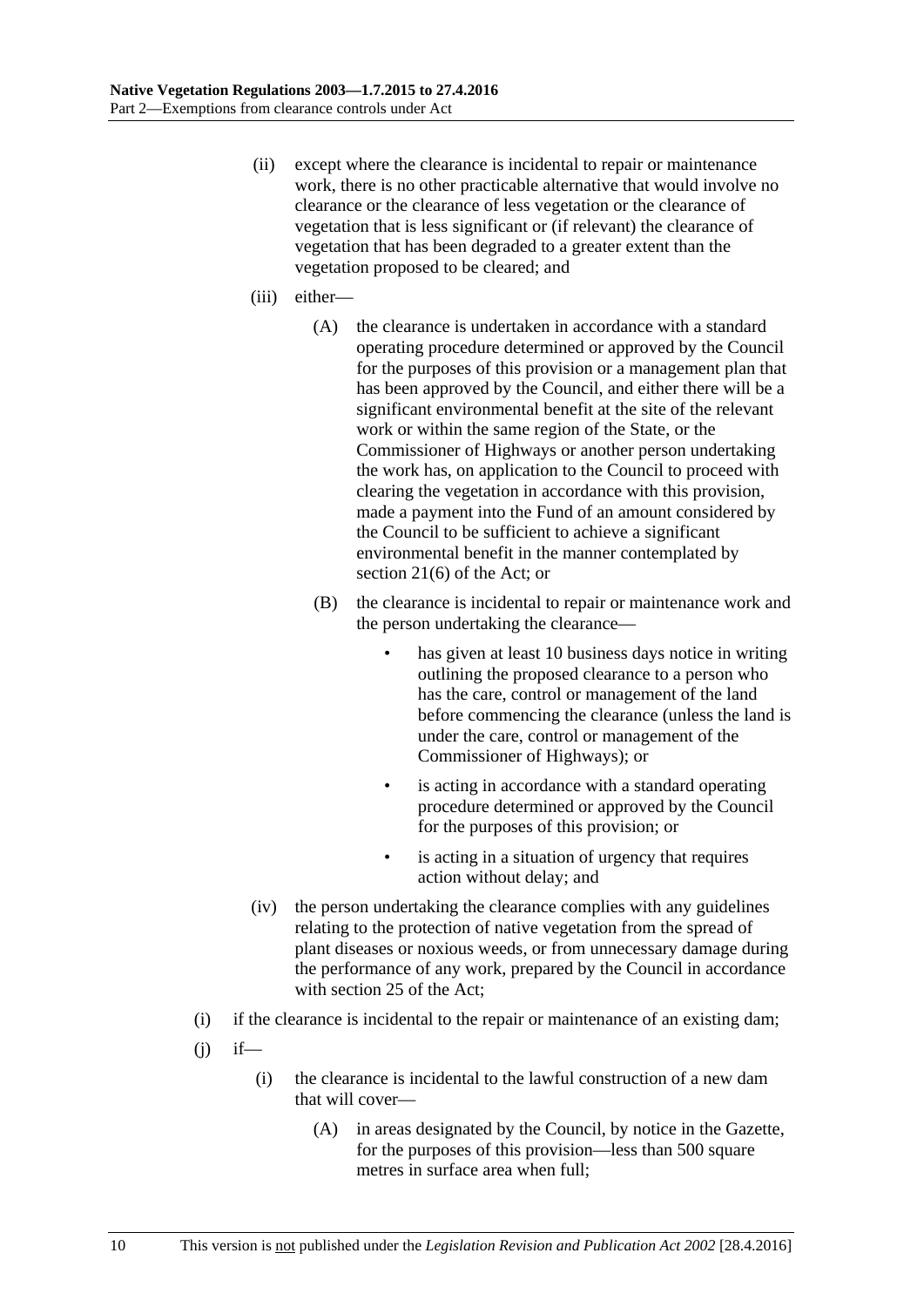- (B) in other areas of the State—less than 200 square metres in surface area when full; and
- (ii) the vegetation to be cleared comprises trees with a stem diameter at the lowest point on the stem above ground level of 150 millimetres or more; and
- (iii) the land on which the vegetation is situated has been cleared of all other native vegetation and has been maintained during the immediately preceding 5 years for cultivation or pasture; and
- (iv) the vegetation is not of a class specified in [Schedule 1;](#page-26-3) and
- (v) in the case of a dam within the ambit of [subparagraph](#page-9-0)  $(i)(A)$  that will cover 200 square metres or more in surface area when full—the Council is satisfied (on the basis of information provided to the Council by the person seeking the benefit of this paragraph and such other information as the Council thinks fit) that, after taking into account the need to preserve biological diversity and taking into account the needs of the owner of the land, the site of the dam is the most suitable that is available;
- $(ia)$  if—
	- (i) the clearance is incidental to the lawful construction or expansion of a dam on pastoral land (as defined in section 3(1) of the Act); and
	- (ii) the vegetation is not of a class specified in [Schedule 1;](#page-26-3) and
	- (iii) the Council is satisfied (on the basis of information provided to the Council by the person seeking the benefit of this paragraph and such other information as the Council thinks fit) that, after taking into account the need to preserve biological diversity and taking into account the needs of the owner of the land, the site for the dam is the most suitable that is available; and
	- (iv) the Council is satisfied (on the basis of information provided to the Council by the person seeking the benefit of this paragraph and such other information as the Council thinks fit) that there is no other practicable alternative that would involve no clearance or the clearance of less vegetation or the clearance of vegetation that is less significant or (if relevant) the clearance of vegetation that has been degraded to a greater extent than the vegetation proposed to be cleared; and
	- (v) the clearance is undertaken in accordance with a management plan that has been approved by the Council and that results in a significant environmental benefit on the relevant property, or the owner of the land (or a person acting on his or her behalf) has, on application to the Council to proceed with clearing the vegetation in accordance with this provision, made a payment into the Fund of an amount considered by the Council to be sufficient to achieve a significant environmental benefit in the manner contemplated by section 21(6) of the Act;
- <span id="page-10-0"></span>(k) if the vegetation is growing or situated—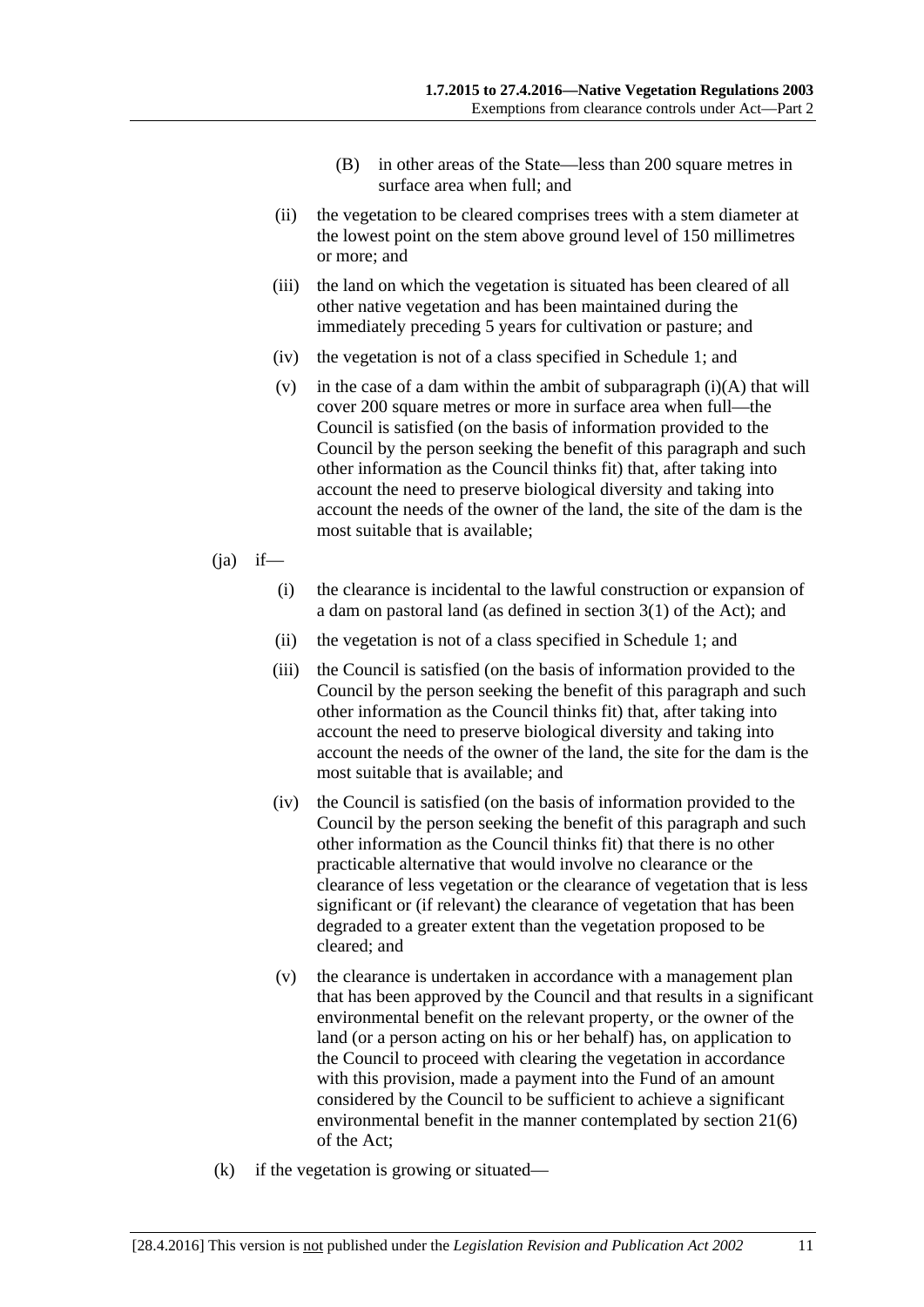- (i) not more than 20 metres from a prescribed building; or
- (ii) not more than 5 metres from a prescribed structure;

**Note—**

The clearance of native vegetation under this paragraph is limited by regulation 6(1).

- (l) if—
	- (i) a plant comprising native vegetation exceeds 2 metres in height; and
	- (ii) there is a danger that the plant will fall over or a limb or some other part of the plant will fall from it because of disease, wind damage or any other cause; and
	- (iii) there is a real risk of personal injury or damage to property if that occurs; and
	- (iv) it is not reasonably practicable to avoid the risk by avoiding the vicinity in which the plant is growing or is situated; and
	- (v) the state of the plant has been assessed by a person with expertise in the area of plant health, or by any other person acting in an emergency situation or in any other situation that gives rise to an immediate risk of personal injury or damage to property; and
	- (vi) the clearance is confined to removing the limb or other part of the plant causing the danger and only extends to destroying the plant if that is necessary to remove the existing danger,

(and the operation of this paragraph extends to vegetation on land that is subject to a heritage agreement);

- $(la)$  if—
	- (i) the clearance involves the limb of a plant that is overhanging a building; and
	- (ii) the clearance is confined to removing the limb (or a part of the limb to any point up to the trunk of the plant),

(and the operation of this paragraph extends to vegetation on land that is subject to a heritage agreement);

- <span id="page-11-0"></span>(lb) if—
	- (a) the clearance of the vegetation is necessary to protect public safety; and
	- (b) the clearance is undertaken in accordance with a written approval of a person or body authorised by the Minister, by notice in the Gazette, for the purpose of this paragraph,

(and the operation of this paragraph extends to vegetation on land that is subject to a heritage agreement);

(p) by the State Co-ordinator or an authorised officer acting under section 15 of the *[State Disaster Act](http://www.legislation.sa.gov.au/index.aspx?action=legref&type=act&legtitle=State%20Disaster%20Act%201980) 1980* (and the operation of this paragraph extends to vegetation on land that is subject to a heritage agreement);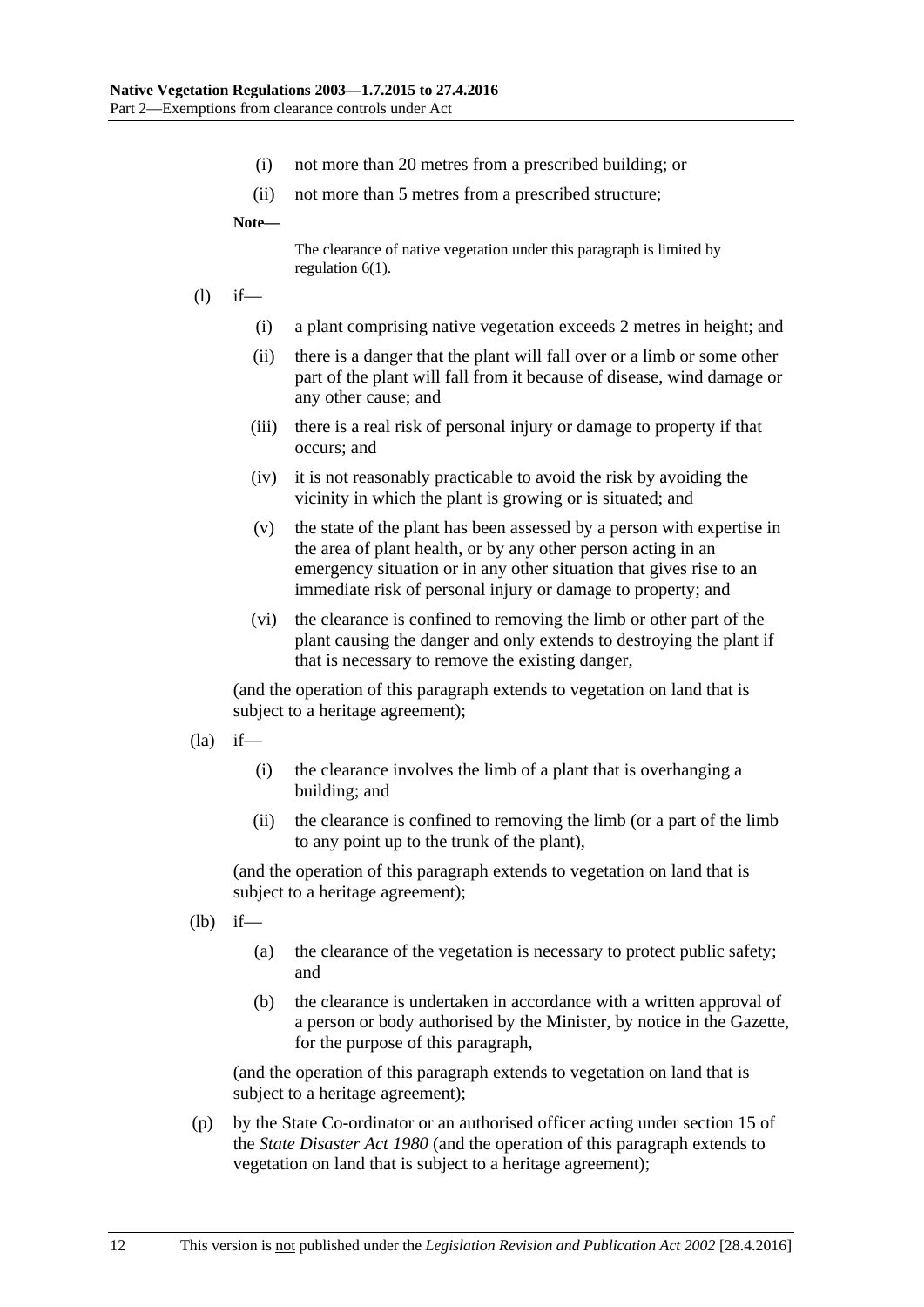- <span id="page-12-0"></span> $(q)$  if—
	- (i) the clearance is solely for the purpose of providing firewood for use by the owner of the land on which the vegetation was growing or was situated for the purpose of domestic heating or cooking; and
	- (ii) the quantity of firewood provided by the clearance when aggregated with the quantity of firewood (if any) previously provided by clearance under this paragraph (or a previous corresponding paragraph) and not yet burnt does not exceed 6 cubic metres when calculated over the immediately preceding period of 2 years; and
	- (iii) the vegetation has a stem diameter at 300 millimetres from the base of the plant of 200 millimetres or less; and
	- (iv) in the case of living vegetation—the clearance does not kill the vegetation, does not prevent regrowth, and is undertaken at least 300 millimetres above the base of the plant; and
	- (v) either—
		- (A) the vegetation is not of a class specified in [Schedule 1;](#page-26-3) or
		- (B) the clearance complies with guidelines prepared by the Council for the purposes of this provision;
- <span id="page-12-1"></span> $(r)$  if—
	- (i) the clearance is solely for the purpose of—
		- (A) providing fence posts for the construction of permanent fencing on the land on which the vegetation was growing or was situated (or on other land owned by the owner of the land on which the vegetation was growing or was situated) for the purpose of controlling access by people or the movement of animals and is consistent with practices undertaken on the land over the immediately preceding period of 25 years; or
		- (B) repairing an existing fence on the land on which the vegetation was growing or was situated (or on the other land owned by the owner of the land on which the vegetation was growing or was situated) for the purpose of controlling access by people or the movement of animals; and
	- (ii) the quantity of fence posts provided by the clearance when aggregated with the quantity of fence posts (if any) previously provided by clearance under this paragraph (or a previous corresponding paragraph) and not yet used does not exceed the quantity required by the plans the owner has when the clearance occurs for the construction of fencing on his or her land in the period of 2 years from the time of clearance; and
	- (iii) the vegetation has a stem diameter at 300 millimetres from the base of the plant of 200 millimetres or less; and
	- (iv) in the case of living vegetation—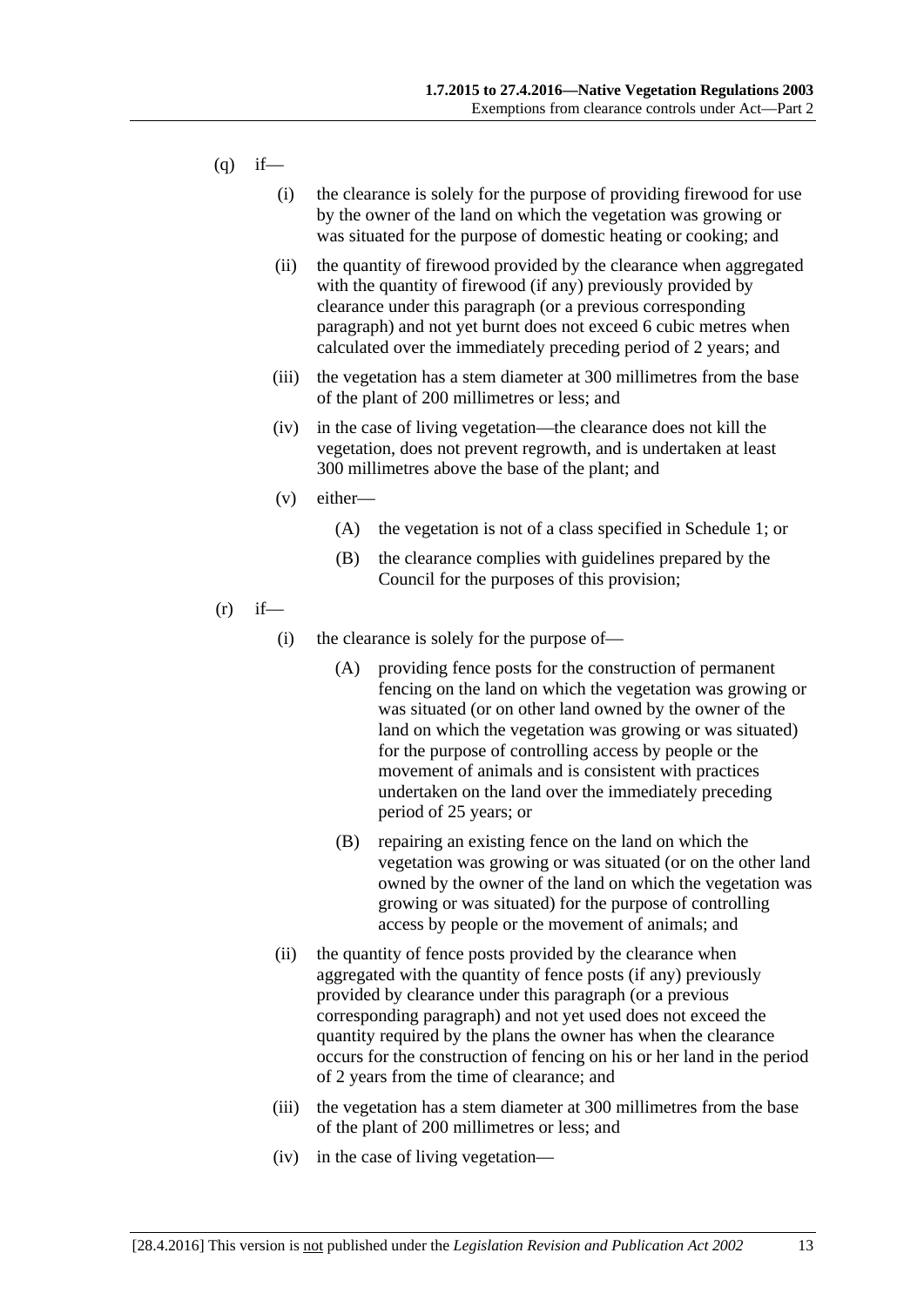- (A) the vegetation was growing on land subject to a pastoral lease under the *[Pastoral Land Management and](http://www.legislation.sa.gov.au/index.aspx?action=legref&type=act&legtitle=Pastoral%20Land%20Management%20and%20Conservation%20Act%201989)  [Conservation Act](http://www.legislation.sa.gov.au/index.aspx?action=legref&type=act&legtitle=Pastoral%20Land%20Management%20and%20Conservation%20Act%201989) 1989* the terms of which explicitly provide that vegetation on the land may be cleared for the sole purpose of providing fence posts; or
- (B) the clearance does not kill the vegetation, does not prevent regrowth and is undertaken at least 300 millimetres above the base of the plant; and
- (v) the clearance has been undertaken in accordance with a management plan that has been approved by the Council; and
- (vi) either—
	- (A) the vegetation is not of a class specified in [Schedule 1;](#page-26-3) or
	- (B) the clearance complies with guidelines prepared by the Council for the purposes of this provision;
- <span id="page-13-0"></span>(s) if the clearance is for the purpose of providing a strip of cleared land of not more than 5 metres in width on either side or both sides of an existing fence or of a fence in the course of construction to provide access for the purpose of maintaining or establishing the fence and—
	- (i) the fence is reasonably required to control access by people or the movement of animals; and
	- (ii) the clearance is required to give reasonable access to the fence and is limited to the extent reasonably required to achieve that access; and
	- (iii) there is no other practicable alternative (including, in the case of a new fence, to the position of the fence) that would involve no clearance or the clearance of less vegetation or the clearance of vegetation that is less significant or (if relevant) the clearance of vegetation that has been degraded to a greater extent than the vegetation proposed to be cleared,

(and the operation of this paragraph extends to vegetation on land that is subject to a heritage agreement but does not apply to vegetation on a road reserve);

- <span id="page-13-1"></span>(t) if the clearance is for the purpose of establishing or maintaining an existing track that is not more than 5 metres in width for use by vehicles having at least 4 wheels and—
	- (i) the track is reasonably required to provide access; and
	- (ii) the clearance is limited to the extent reasonably required to achieve the relevant purpose; and
	- (iii) there is no other practicable alternative (including, in the case of a new track, to the position of the track) that would involve no clearance or the clearance of less vegetation or the clearance of vegetation that is less significant or (if relevant) the clearance of vegetation that has been degraded to a greater extent than the vegetation proposed to be cleared,

(but this paragraph does not apply to vegetation on a road reserve);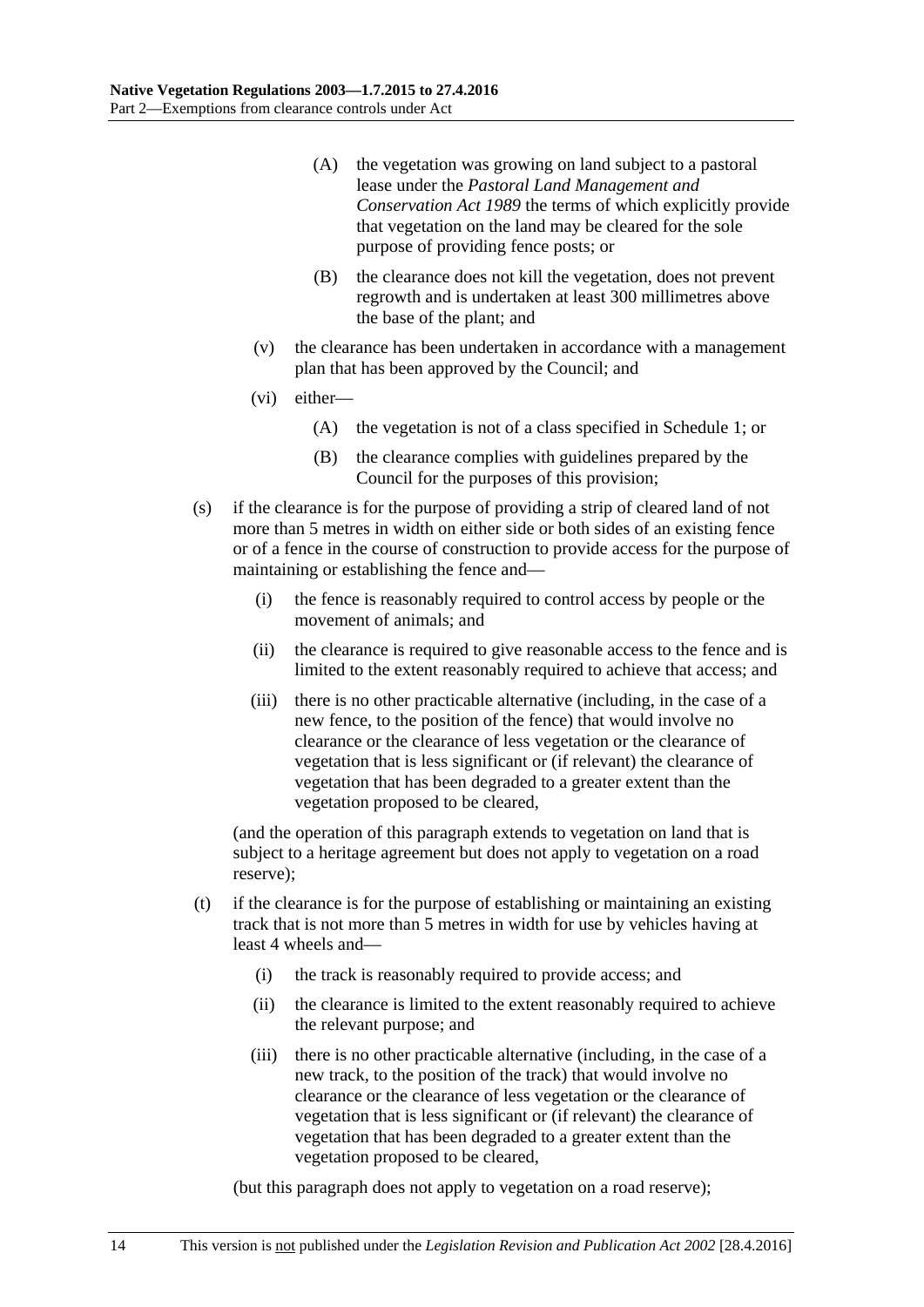- <span id="page-14-1"></span>(u) if the clearance is for the purpose of establishing or maintaining a walking track that is not more than 1 metre in width and—
	- (i) the track is used, or is genuinely expected to be used, by pedestrians; and
	- (ii) there is no other practicable alternative (including, in the case of a new track, to the position of the track) that would involve no clearance or the clearance of less vegetation or the clearance of vegetation that is less significant or (if relevant) the clearance of vegetation that has been degraded to a greater extent than the vegetation proposed to be cleared; and
	- (iii) the person undertaking the clearance complies with any guidelines determined or approved by the Council for the purposes of this provision,

(but this paragraph does not apply to vegetation on a road reserve);

- (y) by, or on behalf of, a local council if—
	- (i) the vegetation is growing on a road reserve in the area of the council; and
	- (ii) the person undertaking the clearance complies with a management plan relating to the clearance prepared by the local council and approved by the Council or, if no such plan has been prepared and approved, with any guidelines prepared by the Council in accordance with section 25 of the Act relating to the clearance;
- (zb) if the clearance comprises the taking of—
	- (i) a specimen; or
	- (ii) a cutting for propagation; or
	- (iii) such part of a plant as is required in order to obtain the seeds of the plant,

and does not cause substantial damage to the plant;

- <span id="page-14-0"></span> $(zc)$  if—
	- (i) the clearance is incidental to exploratory operations authorised under the *[Mining Act](http://www.legislation.sa.gov.au/index.aspx?action=legref&type=act&legtitle=Mining%20Act%201971) 1971* or the *[Petroleum Act](http://www.legislation.sa.gov.au/index.aspx?action=legref&type=act&legtitle=Petroleum%20Act%202000) 2000*; and
	- (ii) the clearance is undertaken in accordance with accepted industry environmental management practices for facilitating the regrowth of native vegetation, recognised by the Council for the purposes of this subparagraph; and
	- (iii) there is no other practicable alternative that would involve no clearance or the clearance of less vegetation or the clearance of vegetation that is less significant or (if relevant) the clearance of vegetation that has been degraded to a greater extent than the vegetation proposed to be cleared,

(and the operation of this paragraph extends to vegetation on land that is subject to a heritage agreement);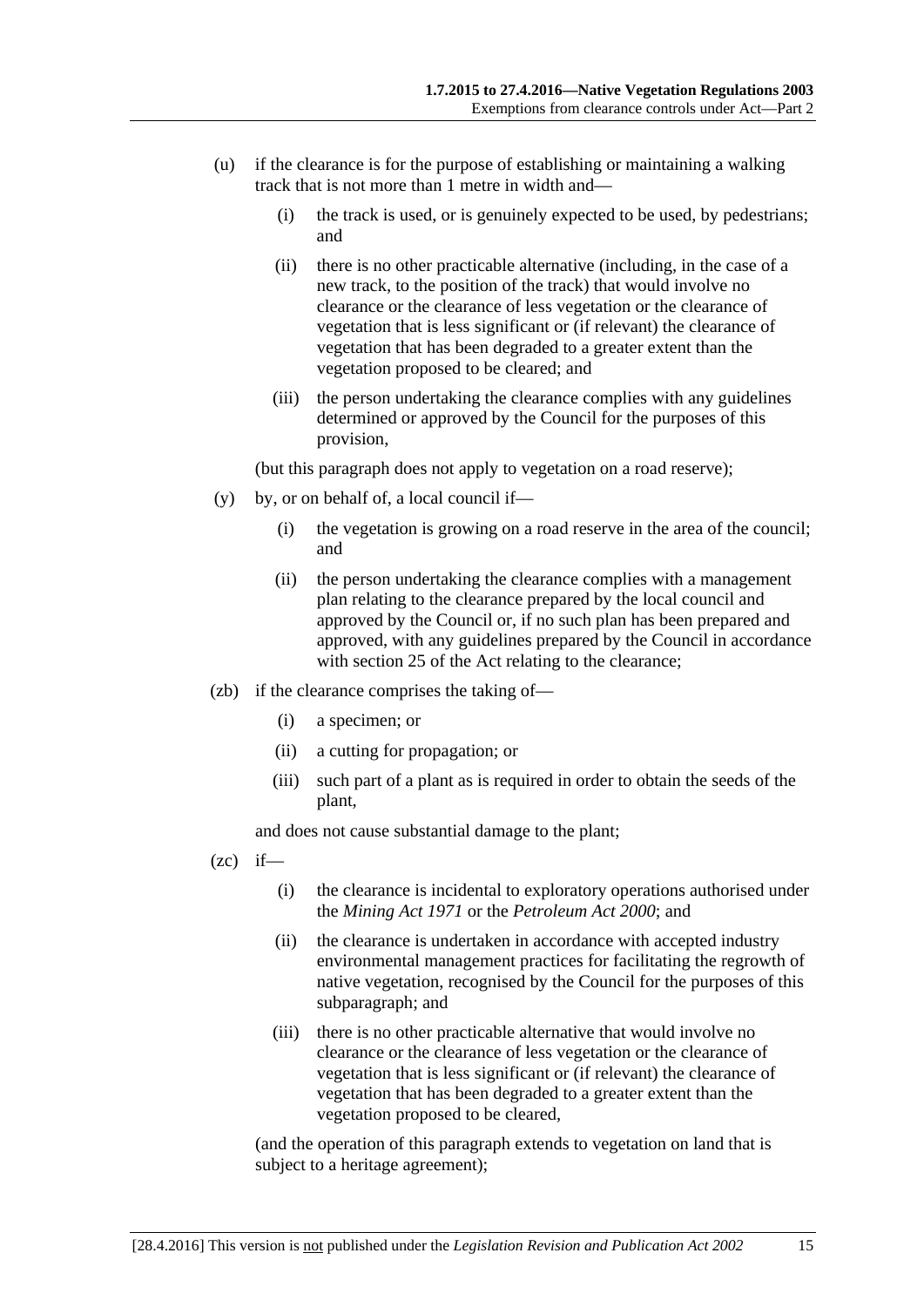<span id="page-15-0"></span> $(zd)$  if—

- (i) the clearance is incidental to operations authorised under a Mining Act; and
- $(ii)$ 
	- (A) in the case of operations authorised under a Mining Act (other than the *[Petroleum Act](http://www.legislation.sa.gov.au/index.aspx?action=legref&type=act&legtitle=Petroleum%20Act%202000) 2000*), the clearance is undertaken in accordance with a management plan under that Act and the Council has signified that, as a result of work undertaken in accordance with that plan, there will be a significant environmental benefit on the site of the operations or within the same region of the State, or the person undertaking the operations has, on application to the Council to proceed with clearing the vegetation in accordance with this provision, made a payment into the Fund of an amount considered by the Council to be sufficient to achieve a significant environmental benefit in the manner contemplated by section 21(6) of the Act; and
	- (B) in the case of operations authorised under the *[Petroleum](http://www.legislation.sa.gov.au/index.aspx?action=legref&type=act&legtitle=Petroleum%20Act%202000)  Act [2000](http://www.legislation.sa.gov.au/index.aspx?action=legref&type=act&legtitle=Petroleum%20Act%202000)*, the clearance is undertaken in accordance with a statement of environmental objectives under that Act and the Council has signified that, as a result of work undertaken in accordance with that statement, there will be a significant environmental benefit at the site of the operations or within the same region of the State, or the person undertaking the operations has, on application to the Council to proceed with clearing the vegetation in accordance with this provision, made a payment into the Fund of an amount considered by the Council to be sufficient to achieve a significant environmental benefit in the manner contemplated by section 21(6) of the Act,

(and the operation of this paragraph extends to vegetation on land that is subject to a heritage agreement);

<span id="page-15-1"></span>(zda) if—

- (i) the clearance is incidental to operations authorised before 25 August 2003 under a Mining Act; and
- (ii) the clearance—
	- (A) is clearance that is envisaged or authorised by or under a program or approval under the relevant Act; or
	- (B) is clearance that would reasonably be expected to have been required under the authorisation under the relevant Act taking into account the circumstances that existed immediately before 25 August 2003;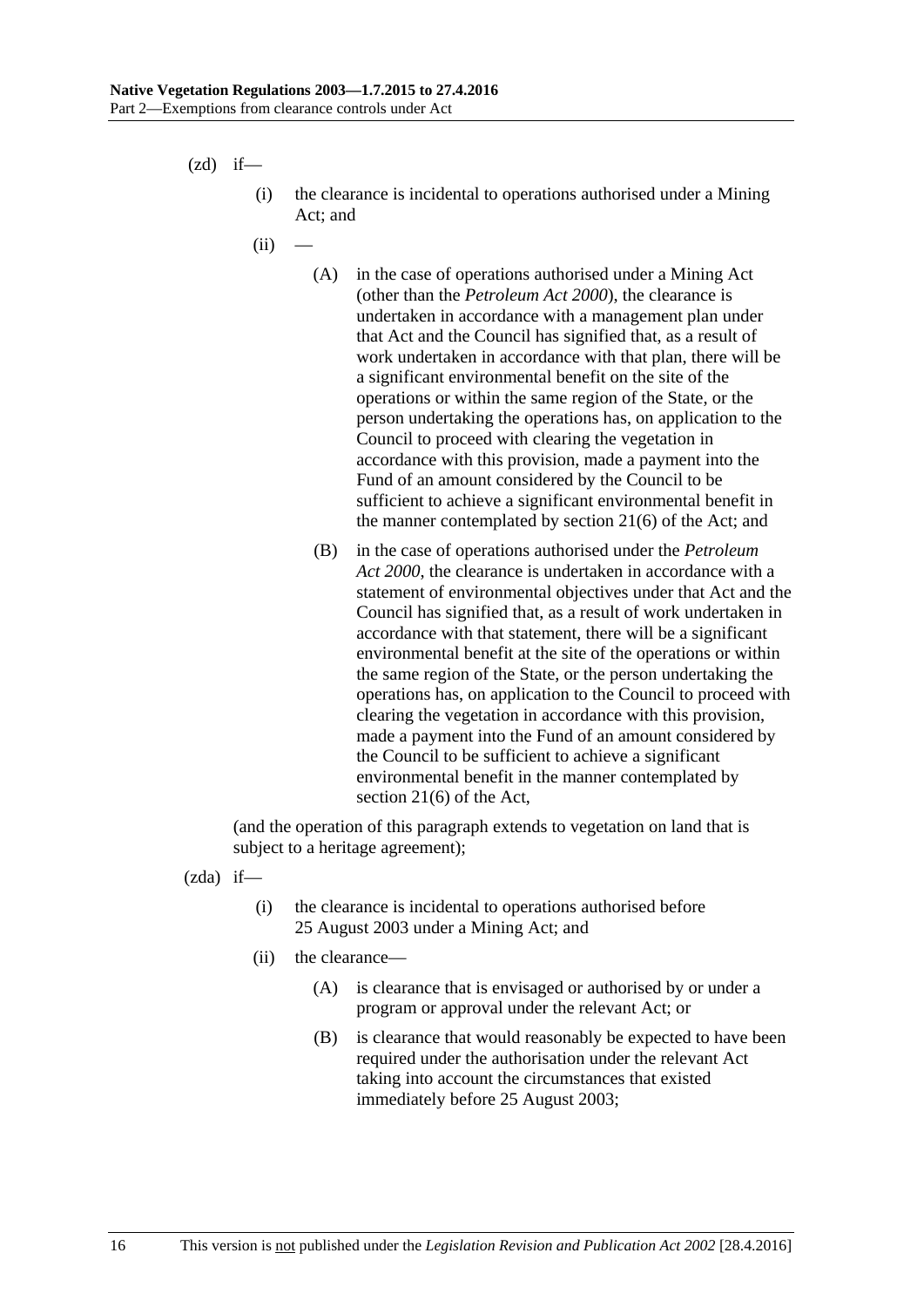- (ze) if the clearance is incidental to mining operations at a private mine at which mining operations have not been discontinued for a period exceeding 12 months at any time after 21 November 1984 (and the operation of this paragraph extends to vegetation on land that is subject to a heritage agreement);
- $(zf)$  if—
	- (i) the land on which the vegetation is situated has been used for cultivation, pasture or forestry within 5 years immediately before the proposed clearance occurs; and
	- (ii) the clearance is necessary to maintain the land so that it can continue to be used for cultivation, pasture or forestry to the extent to which it had been used for that purpose within the immediately preceding 5 years; and
	- (iii) the vegetation to be cleared consists only of plants or parts of plants that have grown or have regrown in the immediately preceding 5 years; and
	- (iv) either—
		- (A) the vegetation has a stem diameter at the lowest point on the stem above ground level of 150 millimetres or less; or
		- (B) the vegetation is of the genus *Xanthorrhoea*;
- <span id="page-16-0"></span> $(zfa)$  if—
	- (i) the vegetation to be cleared consists of plants that have regrown over a period of time after previous clearance undertaken in accordance with the provisions of the Act or these regulations; and
	- (ii) the land on which the vegetation is situated has been consistently used for agricultural purposes as part of a commercial enterprise since the land was lawfully cleared; and
	- (iii) the clearance is undertaken in accordance with a management plan that has been approved by the Council;

<span id="page-16-1"></span> $(zfb)$  if—

- (i) the Council is satisfied (on the basis of information provided to the Council by the person seeking the benefit of this paragraph and such other information as the Council thinks fit)—
	- (A) that the vegetation to be cleared is situated on land that has been the subject of regional land degradation processes over a period of time and consists of plants that have grown on the land due to those processes; and
	- (B) that the land on which the vegetation is situated is being used, or has previously been used, for agricultural purposes but that use has been reduced or discontinued (as the case may be) due to the degradation; and
	- (C) that the clearance is being undertaken so as to enable the land to be used for agricultural purposes; and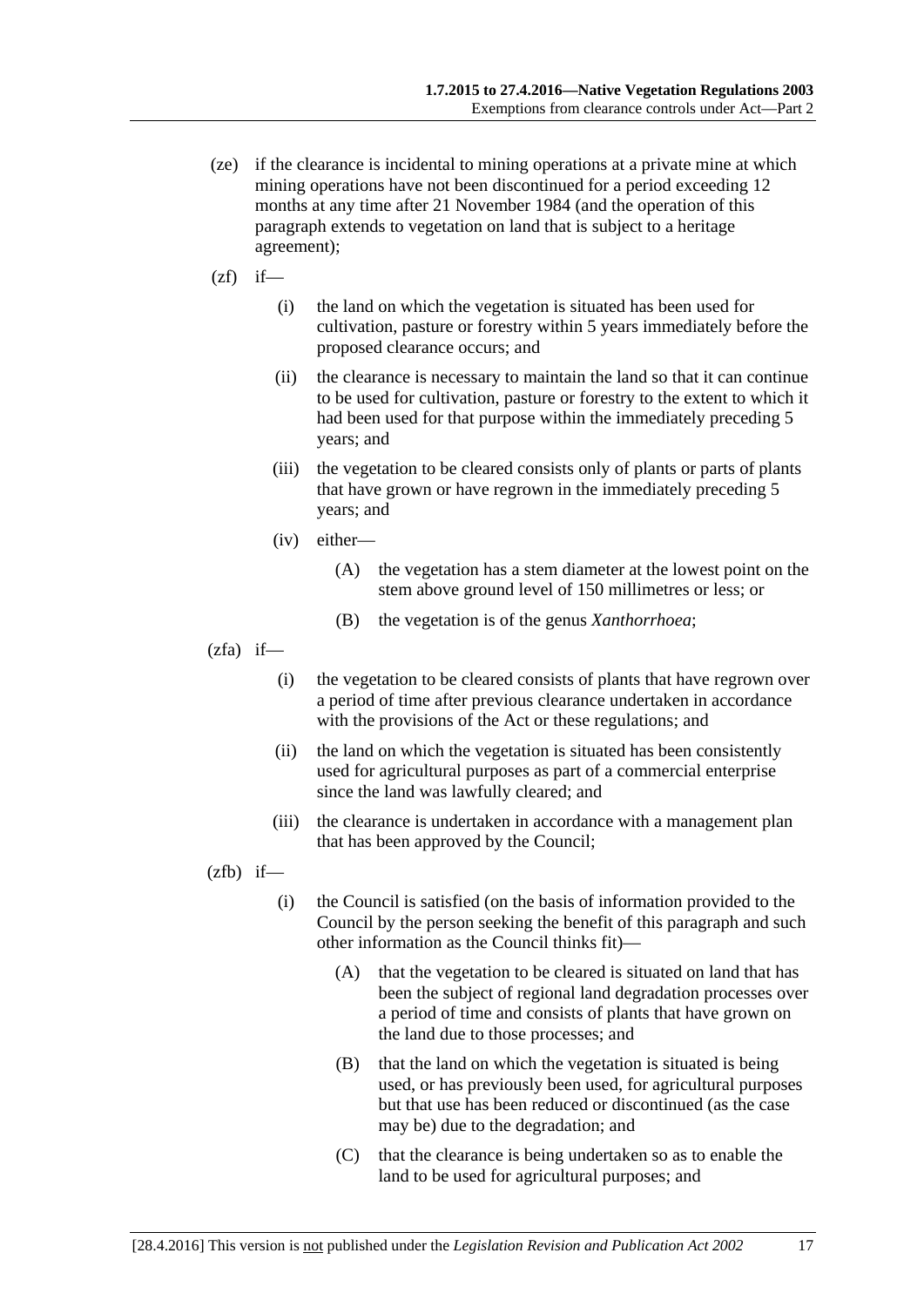- (ii) the clearance is undertaken in accordance with a management plan that has been approved by the Council;
- $(2g)$  if—
	- (i) the native vegetation to be cleared comprises plants that are used, or are to be used, for grazing by domestic animals; and
	- (ii) the purpose of the clearance is to maintain the value of the native vegetation for the purpose of pasture; and
	- (iii) the clearance is in accordance with practices used during the previous 10 years on the land on which the vegetation is growing for the purpose of maintaining pasture; and
	- (iv) the clearance is undertaken in accordance with a management plan that has been prepared by, or on behalf of, the owner of the land on which the vegetation is growing or by the soil conservation board for the soil conservation district in which the land is situated and has been approved by the Council;
- (zh) by grazing domestic stock on land in a manner and at a rate that will not cause permanent degradation of the native vegetation on the land but only if—
	- (i) the manner and rate of grazing is consistent with the manner in which, and the rate at which, the land has been grazed by domestic stock of the same species during the previous 10 years; or
	- $(ii)$
- (A) the owner of the land has prepared a management plan that applies to grazing of vegetation on the land by the relevant species of animal; and
- (B) the owner of the land has satisfied the Council that the management plan complies with guidelines that have been prepared by the Council in accordance with section 25 of the Act; and
- (C) the Council has given its approval to the management plan and, where the land on which the vegetation is growing is pastoral land, the Pastoral Board has also given its approval to the management plan; and
- (D) the grazing occurs in accordance with the management plan;
- (zi) if the purposes of the clearance is to preserve or enhance ecological processes and—
	- $(i)$ 
		- (A) the owner of the land has prepared a management plan that provides for monitoring the effects of the clearance; and
		- (B) the owner of the land has satisfied the Council that the management plan complies with guidelines that have been prepared by the Council in accordance with section 25 of the Act; and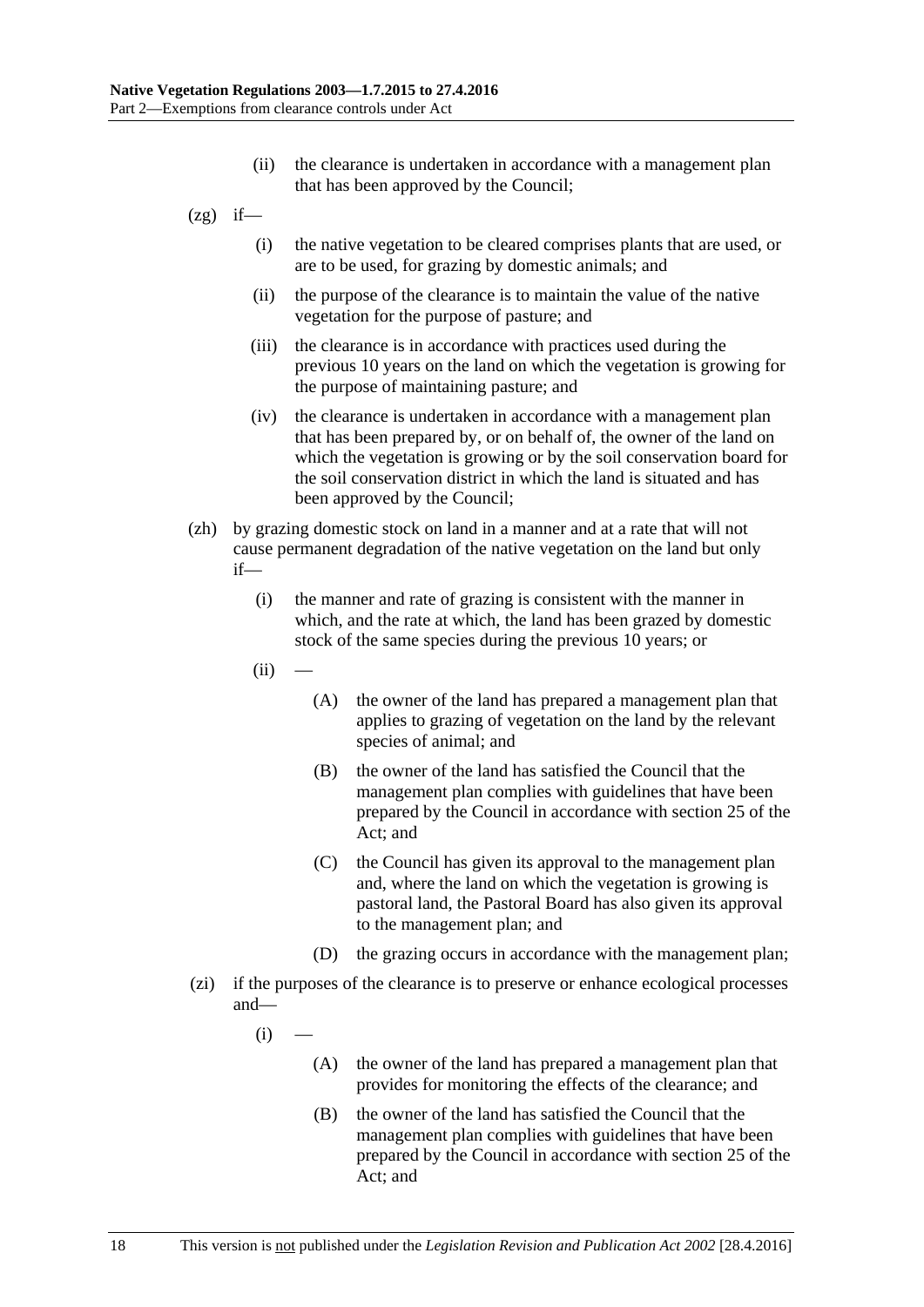- (C) the Council has given its approval to the management plan; and
- (D) the clearance is undertaken in accordance with the management plan; or
- (ii) the clearance is undertaken in accordance with guidelines that apply to the clearance that have been prepared by the Council in accordance with section 25 of the Act,

(and the operation of this paragraph extends to vegetation on land that is subject to a heritage agreement);

- (zj) if the vegetation is causing land management problems because it is detrimentally affecting other native vegetation, or is growing on land previously cleared of native vegetation, and—
	- $(i)$
- (A) the owner of the land has prepared a management plan relating to the proposed clearance; and
- (B) the owner of the land has satisfied the Council that the management plan complies with guidelines that have been prepared by the Council in accordance with section 25 of the Act; and
- (C) the Council has given its approval to the management plan; and
- (D) the clearance is undertaken in accordance with the management plan; or
- (ii) the clearance is undertaken in accordance with guidelines that have been prepared by the Council in accordance with section 25 of the Act;
- $(zk)$  if—
	- (i) it is not reasonably practicable to comply with an obligation under the *[Natural Resources Management Act](http://www.legislation.sa.gov.au/index.aspx?action=legref&type=act&legtitle=Natural%20Resources%20Management%20Act%202004) 2004* to destroy or control animals or plants without at the same time destroying, damaging or otherwise clearing native vegetation; and
	- (ii) the person undertaking the clearance complies with guidelines relating to the clearance prepared by the Council in accordance with section 25 of the Act,

(and the operation of this paragraph extends to vegetation on land that is subject to a heritage agreement but does not apply to vegetation on a road reserve);

- $(zl)$  if—
	- (i) the land on which the vegetation is situated is in the County of Cardwell or within the hundreds of Stirling, Willalooka, Duffield, Landseer, Peacock, Marcollat, Minecrow, Woolumbool, Townsend, Lochaber, Murrabinna, Spence or Joyce; and
	- (ii) the clearance is to provide cleared land—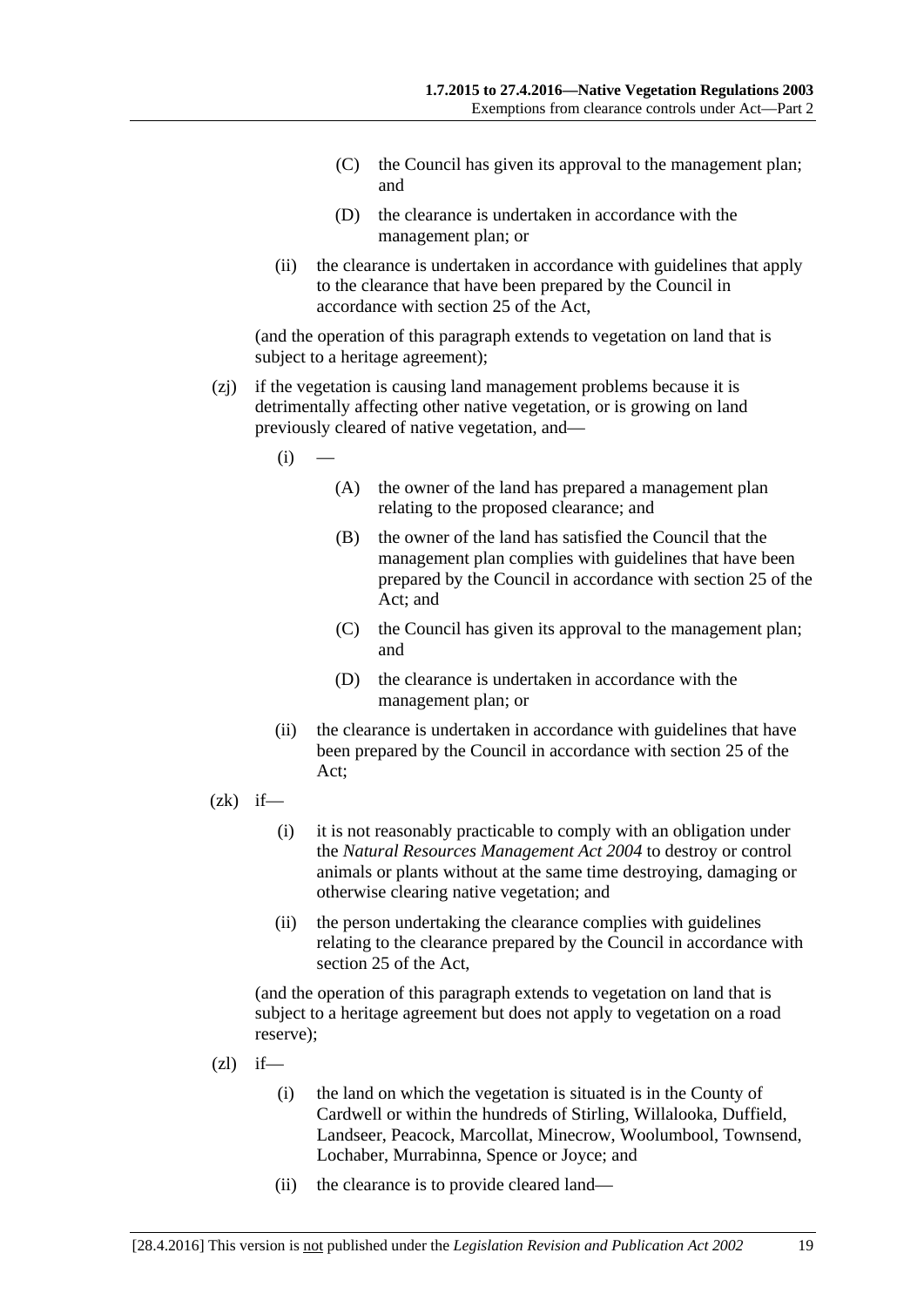- (A) for the purposes of the construction or maintenance of water management works within the meaning of the *[South Eastern](http://www.legislation.sa.gov.au/index.aspx?action=legref&type=act&legtitle=South%20Eastern%20Water%20Conservation%20and%20Drainage%20Act%201992)  [Water Conservation and Drainage Act](http://www.legislation.sa.gov.au/index.aspx?action=legref&type=act&legtitle=South%20Eastern%20Water%20Conservation%20and%20Drainage%20Act%201992) 1992* by, or on behalf of, the South Eastern Water Conservation and Drainage Board pursuant to section 34 of that Act; or
- (B) for the purposes of the implementation of the Project under the *[Upper South East Dryland Salinity and Flood](http://www.legislation.sa.gov.au/index.aspx?action=legref&type=act&legtitle=Upper%20South%20East%20Dryland%20Salinity%20and%20Flood%20Management%20Act%202002)  [Management Act](http://www.legislation.sa.gov.au/index.aspx?action=legref&type=act&legtitle=Upper%20South%20East%20Dryland%20Salinity%20and%20Flood%20Management%20Act%202002) 2002* by, or on behalf of, the relevant Minister under that Act; and
- (iii) the Board, the relevant Minister or a person acting on behalf of the Board or that Minister has prepared a management plan in relation to the clearance of the vegetation and the Native Vegetation Council has given its approval to the plan; and
- (iv) the clearance is undertaken in accordance with the management plan;

 $(zm)$  if—

- (i) the land on which the vegetation is situated is in the County of Flinders or Robinson; and
- (ii) the clearance is necessary to preserve or augment an underground water supply of a city or town; and
- (iii) the clearance has been requested by the local council; and
- (iv) the owner of the land or the person who has the care, control and management of the land has prepared a management plan in relation to the clearance of the vegetation and the Native Vegetation Council has given its approval to the plan; and
- (v) the clearance is undertaken in accordance with the management plan;
- $(zn)$  if—
	- (i) the land on which the vegetation is situated is in the Cultana Training Area; and
	- (ii) the clearance is carried out by or on behalf of, or with the authority or permission of, the Commonwealth Department of Defence or an arm of the Australian Defence Force.
- (1a) For the purposes of [subregulation](#page-5-0) (1)(d), **infrastructure** includes, unless the contrary intention appears—
	- (a) flood mitigation works;
	- (b) an airstrip;
	- (c) a shipping channel.
- (1b) For the purposes of [subregulation](#page-6-0) (1)(da), the Council must ensure that guidelines are prepared in accordance with the procedures that apply to guidelines under section 25 of the Act.
- (2) A notice authorising a person for the purposes of [subregulation](#page-11-0) (1)(lb) may be of general application or vary in its application according to prescribed factors.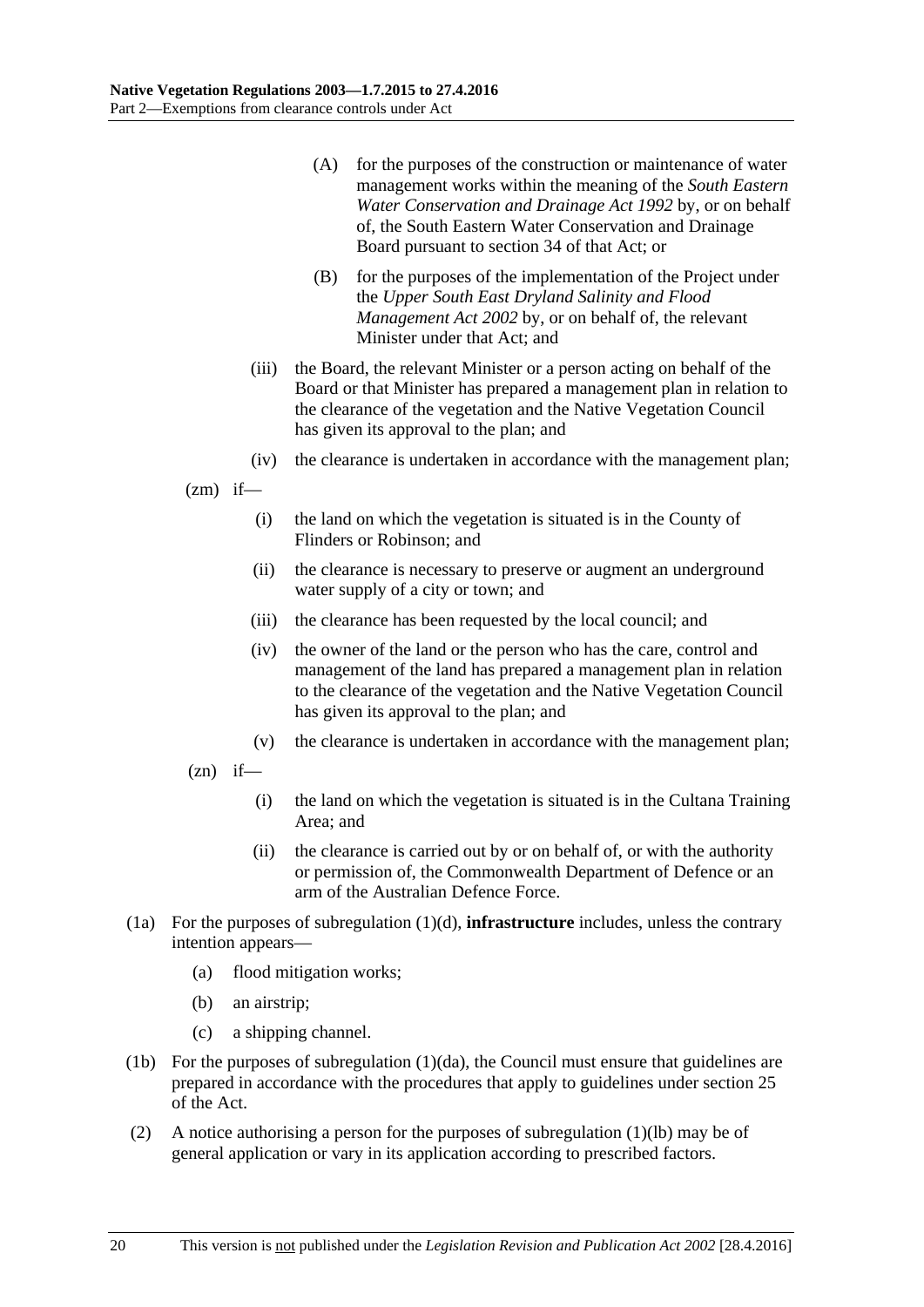- (3) The Minister may, by subsequent notice in the Gazette, vary or revoke a notice under [subregulation](#page-11-0) (1)(lb).
- (7) The Council may, by notice in the Gazette, declare that [subparagraph](#page-23-0) (ii) of [paragraph](#page-22-0) (v) of [subregulation](#page-2-3) (1) applies in relation to an area of a mallee scrub community identified in the notice and may, by subsequent notice in the Gazette, vary or revoke such a declaration.
- (7a) To avoid doubt, [subregulation](#page-14-0)  $(1)(zc)$ ,  $(zd)$  and  $(zda)$  does not apply in relation to mining operations at a private mine.
- (8) A management plan under [subregulation](#page-16-0) (1)(zfa) must make express provision for a review of the operation of the management plan to be conducted from time to time.
- (9) The Council must, in considering whether the requirements of [subregulation](#page-16-1)  $(1)(zfb)(i)$  have been satisfied in a particular case, seek and consider the advice of the regional NRM board for the NRM region where the relevant land is situated.
- (10) The Council may, in determining whether there is a practicable alternative to a particular course of action under consideration under this regulation, take into account the cost of any alternative.
- (11) For the purposes of this regulation (and without limiting any other provision), the Council may—
	- (a) require a person seeking the benefit of this regulation for a particular purpose to provide to the Council such information as the Council may reasonably require to determine the matter;
	- (b) direct that any information to be provided to the Council be in a form determined by the Council (after consulting with any relevant person as the Council thinks fit);
	- (c) direct that a person comply with any other requirement determined by the Council (including a requirement as to the form or content of any plan or other document).
- <span id="page-20-0"></span>(12) In this regulation—

*Building Code* has the same meaning as in the *[Development Act](http://www.legislation.sa.gov.au/index.aspx?action=legref&type=act&legtitle=Development%20Act%201993) 1993*;

*Cultana Training Area* means the land comprised by the following:

- (a) the Allotment comprising Pieces 81, 82 and 83 in Deposited Plan 85852 Out of Hundreds (Port Augusta);
- (b) Allotment 6 in Deposited Plan 88907 Hundred of Handyside County of Manchester and Out of Hundreds (Port Augusta);
- (c) Sections 4, 13, 14 and 15, Hundred of Jenkins County of Manchester;
- (d) Allotment 7 in Deposited Plan 29397 Out of Hundreds (Port Augusta);
- (e) the Allotment comprising the Pieces 8, 9, 10 and 11 in Deposited Plan 29397 Out of Hundreds (Port Augusta);
- (f) Allotment 68 in Deposited Plan 85851 Hundred of Cultana County of York;
- (g) Allotment 72 in Deposited Plan 85851 Hundred of Cultana County of York;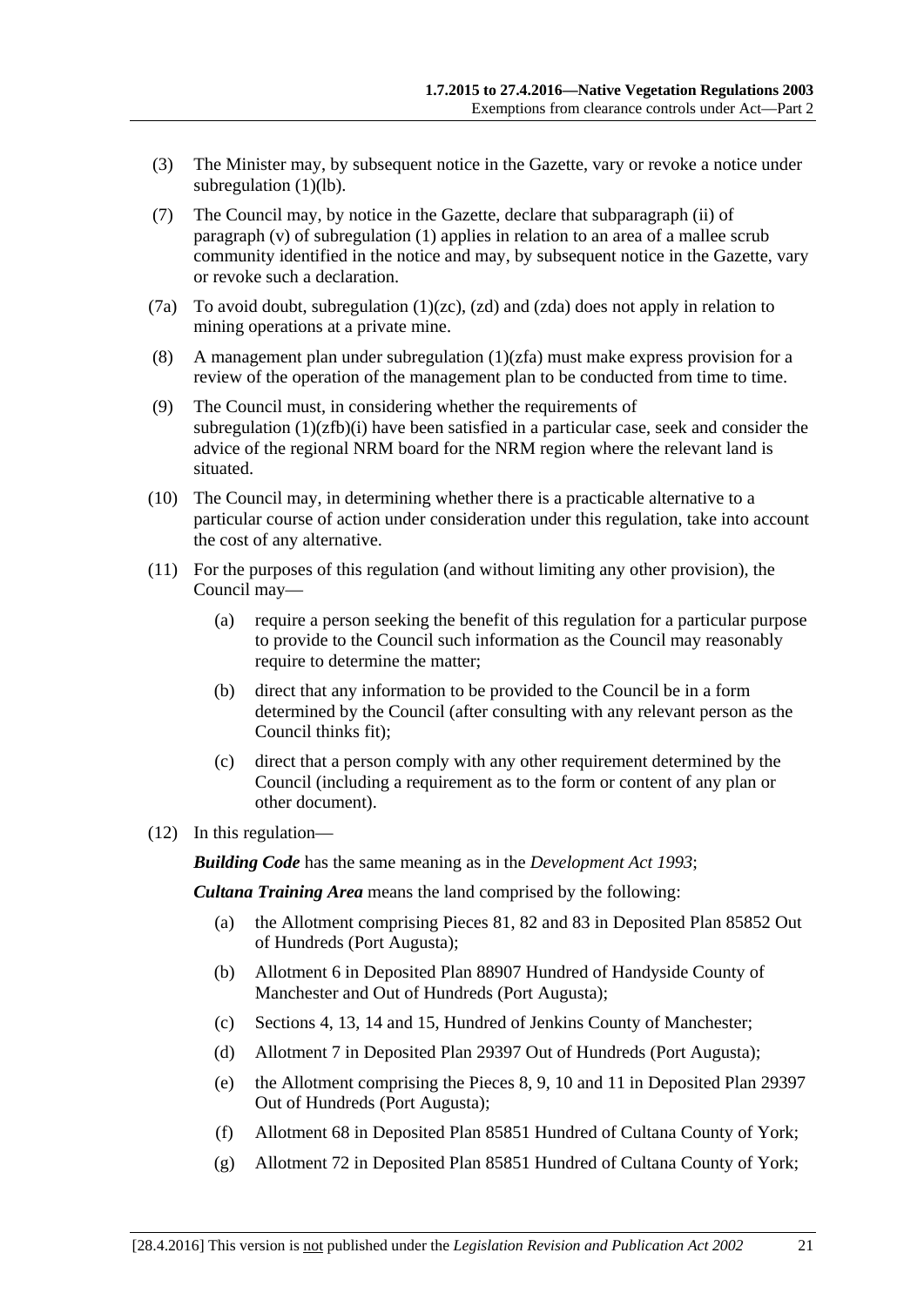- (h) the Allotment comprising Pieces 30, 31 and 32 in Deposited Plan 85850 Out of Hundreds (Whyalla), Out of Hundreds (Port Augusta) and Hundred of Cultana County of York;
- (i) Allotment 67 in Deposited Plan 93251, Hundred of Cultana County of York and Out of Hundreds (Port Augusta);

### <span id="page-21-1"></span>*prescribed building* means—

- (a) a building within the meaning of the *[Development Act](http://www.legislation.sa.gov.au/index.aspx?action=legref&type=act&legtitle=Development%20Act%201993) 1993* (other than a Class 7A or 10B building under the *Building Code*) that is permanently fixed to land; and
- (b) a building of a kind contemplated by [paragraph](#page-21-1) (a) that is in the course of construction if the foundations, a concrete slab or other footings have been completed; and
- (c) any other building or structure of a class declared by the Minister by notice in the Gazette to be included in the ambit of this definition,

but does not include any building or structure of a class declared by the Minister by notice in the Gazette to be excluded from the ambit of this definition;

### *prescribed structure* means—

- (a) a structure that is permanently fixed to land and used for, or in relation to, 1 or more of the following purposes:
	- (i) primary production;
	- (ii) the housing or feeding of animals;
	- (iii) the storage of fodder;
	- (iv) the storage of vehicles or vessels;
	- (v) any other purpose declared by the Minister by notice in the Gazette to be included within the ambit of this paragraph; and
- (b) any other structure of a class declared by the Minister by notice in the Gazette to be included within the ambit of this definition,

but does not include—

- (c) a prescribed building; and
- (d) any structure of a class declared by the Minister by notice in the Gazette to be excluded from the ambit of this definition.
- (13) The Minister may, by subsequent notice in the Gazette, vary or revoke a notice under [subregulation](#page-20-0) (12).

## <span id="page-21-0"></span>**5A—Exemptions—fire prevention and control**

- (1) Pursuant to section 27(1)(b) of the Act and subject to these regulations, native vegetation may be cleared in the following circumstances (being circumstances in which the clearance is for a purpose related to fire prevention or control):
	- $(a)$  if—
		- (i) the vegetation is growing or situated—
			- (A) more than 20 metres from a prescribed building; or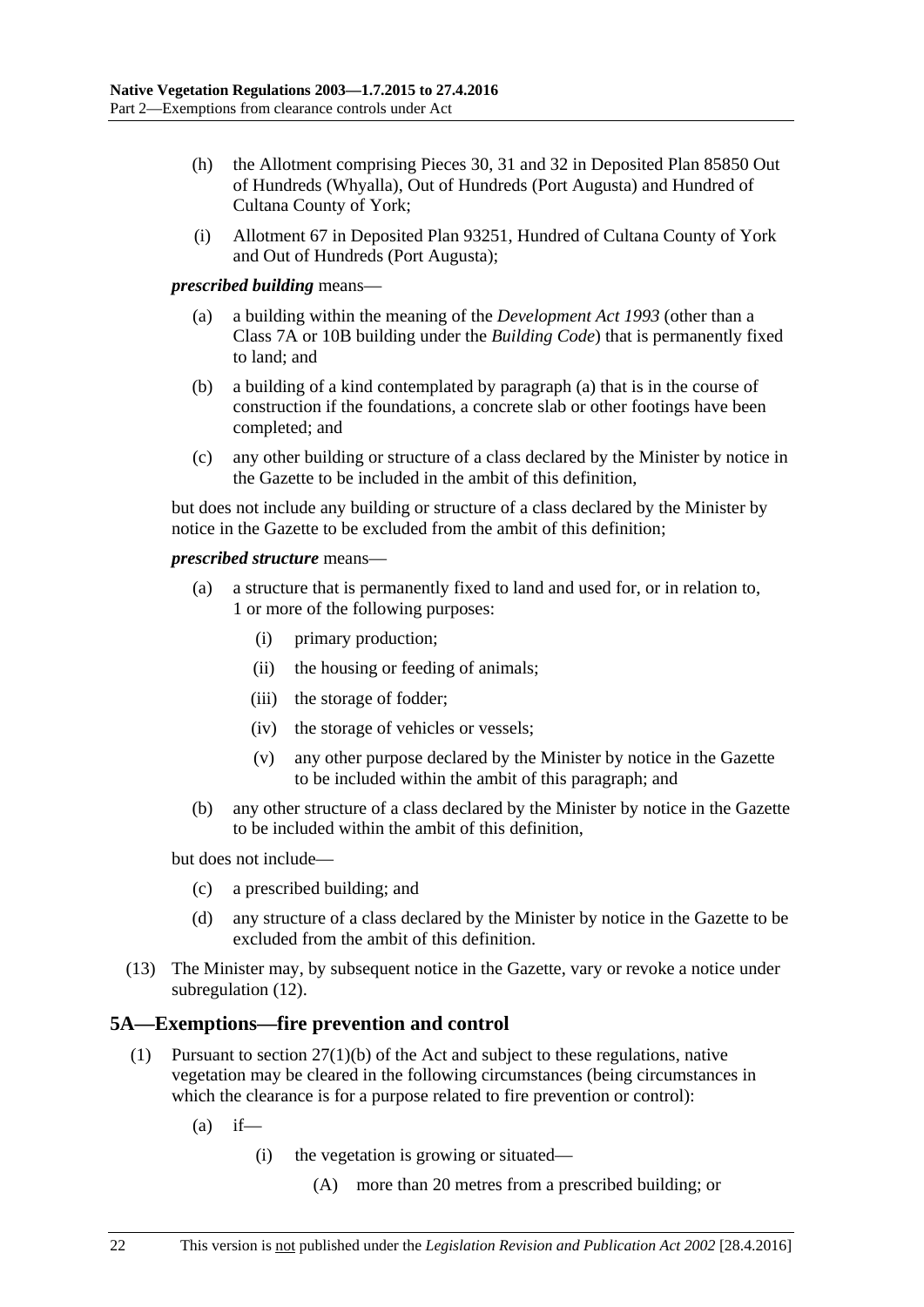- (B) more than 5 metres from a prescribed structure; and
- (ii) the clearance is undertaken in accordance with the written approval of the Chief Officer of SACFS;
- (b) if—
	- (i) the purpose of the clearance is to reduce combustible material on land; and
	- (ii) the clearance—
		- (A) is required or authorised by, and undertaken in accordance with, a bushfire prevention plan; or
		- (B) is undertaken in accordance with the written approval of the Chief Officer of SACFS; or
		- (C) in the case of a clearance in a reserve constituted under the *[National Parks and Wildlife Act](http://www.legislation.sa.gov.au/index.aspx?action=legref&type=act&legtitle=National%20Parks%20and%20Wildlife%20Act%201972) 1972* or in a wilderness protection zone or area constituted under the *[Wilderness](http://www.legislation.sa.gov.au/index.aspx?action=legref&type=act&legtitle=Wilderness%20Protection%20Act%201992)  [Protection Act](http://www.legislation.sa.gov.au/index.aspx?action=legref&type=act&legtitle=Wilderness%20Protection%20Act%201992) 1992*—the clearance is undertaken in accordance with a standard operating procedure determined or approved by the Council for the purposes of this subsubparagraph; or
		- (D) in the case of a clearance on any other land of a class declared by the Minister by notice in the Gazette to be a class of land to which this subsubparagraph applies—the clearance is undertaken in accordance with a standard operating procedure determined or approved by the Council for the purposes of this subsubparagraph;
- (c) if the clearance is undertaken by, or in accordance with a direction or determination of—
	- (i) an officer of SAMFS exercising a power conferred under section 42 of the *[Fire and Emergency Services Act](http://www.legislation.sa.gov.au/index.aspx?action=legref&type=act&legtitle=Fire%20and%20Emergency%20Services%20Act%202005) 2005*; or
	- (ii) an officer of SACFS exercising a power conferred under section 82 or 97 of the *[Fire and Emergency Services Act](http://www.legislation.sa.gov.au/index.aspx?action=legref&type=act&legtitle=Fire%20and%20Emergency%20Services%20Act%202005) 2005*; or
	- (iii) a responsible authority (within the meaning of section 83 of the *[Fire](http://www.legislation.sa.gov.au/index.aspx?action=legref&type=act&legtitle=Fire%20and%20Emergency%20Services%20Act%202005)  [and Emergency Services Act](http://www.legislation.sa.gov.au/index.aspx?action=legref&type=act&legtitle=Fire%20and%20Emergency%20Services%20Act%202005) 2005*) exercising a power under that section; or
	- (iv) an officer of SASES exercising a power conferred under section 118 of the *[Fire and Emergency Services Act](http://www.legislation.sa.gov.au/index.aspx?action=legref&type=act&legtitle=Fire%20and%20Emergency%20Services%20Act%202005) 2005*;
- $(d)$  if—
	- (i) the clearance is for the purpose of establishing or maintaining a fire access track; and
	- (ii) is undertaken in accordance with the written approval of the Chief Officer of SACFS;
- <span id="page-22-0"></span> $(e)$  if—
	- (i) the clearance is for a fuel break that is—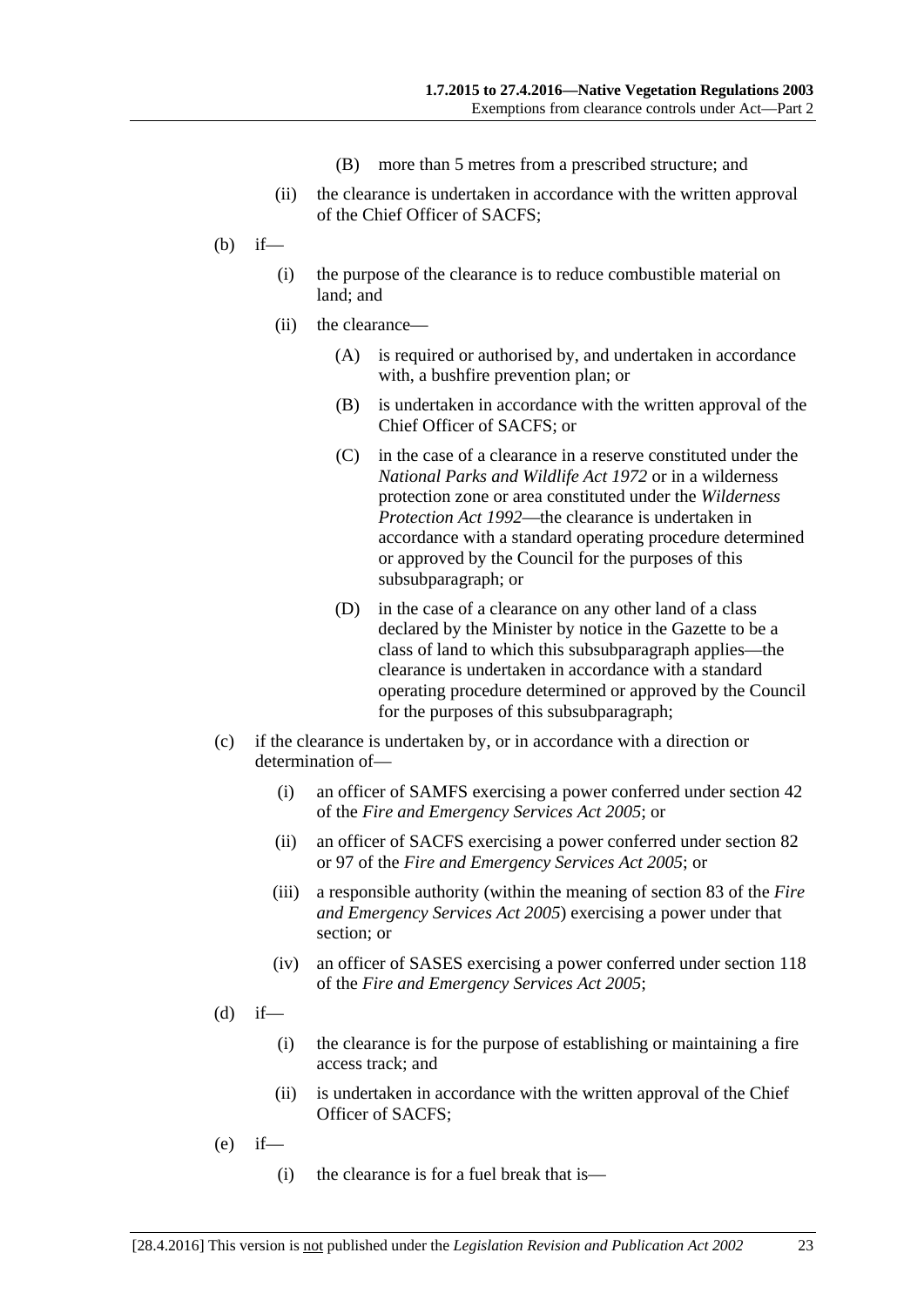- <span id="page-23-0"></span>(A) along an existing fence-line; or
- (B) on the boundary between land owned by different persons, where part or all of the proposed fuel break is in an area of a mallee scrub community that is the subject of a declaration by the Council under [subregulation](#page-24-1) (7) that is in force; or
- (C) on a property situated in the area of a rural council and that is used principally for primary production; or
- (D) required or authorised by a bushfire prevention plan; and
- (ii) the clearance complies with the following provisions:
	- (A) in the case of fuel break along an existing fence-line—the total width of the fuel break must not exceed 5 metres;
	- (B) in the case of fuel break on the boundary between land owned by different persons in an area of a mallee scrub community (being an area that is the subject of a declaration under [subregulation](#page-24-1) (7))—the total width of the fuel break must not exceed 7.5 metres:
	- (C) in the case of a fuel break on a property situated in the area of a rural council used principally for primary production
		- the total width of the fuel break must not exceed 20 metres; and
		- the clearance must be required by or authorised under a bushfire prevention plan, or undertaken in accordance with the written approval of the Chief Officer of SACFS;
	- (D) in any case—the clearance is undertaken in accordance with a bushfire prevention plan applying to the area in which the vegetation is growing or situated;
- (f) if the clearance is otherwise required or authorised by, and is carried out in accordance with, a bushfire prevention plan applying to the area in which the vegetation is growing or situated.
- <span id="page-23-1"></span>(2) However, [subregulation](#page-22-0)  $(1)(e)$  does not authorise the clearance of native vegetation for a fuel break if any point of the proposed fuel break would be within 200 metres of any land—
	- (a) that is sufficiently clear of vegetation so as to constitute a fuel break (other than a fuel break that runs approximately at right-angles to the proposed fuel break); and
	- (b) that provides comparable protection to the proposed fire break.

**Note—**

This subregulation does not prevent a person from applying to the Council for consent to clear such a fire break.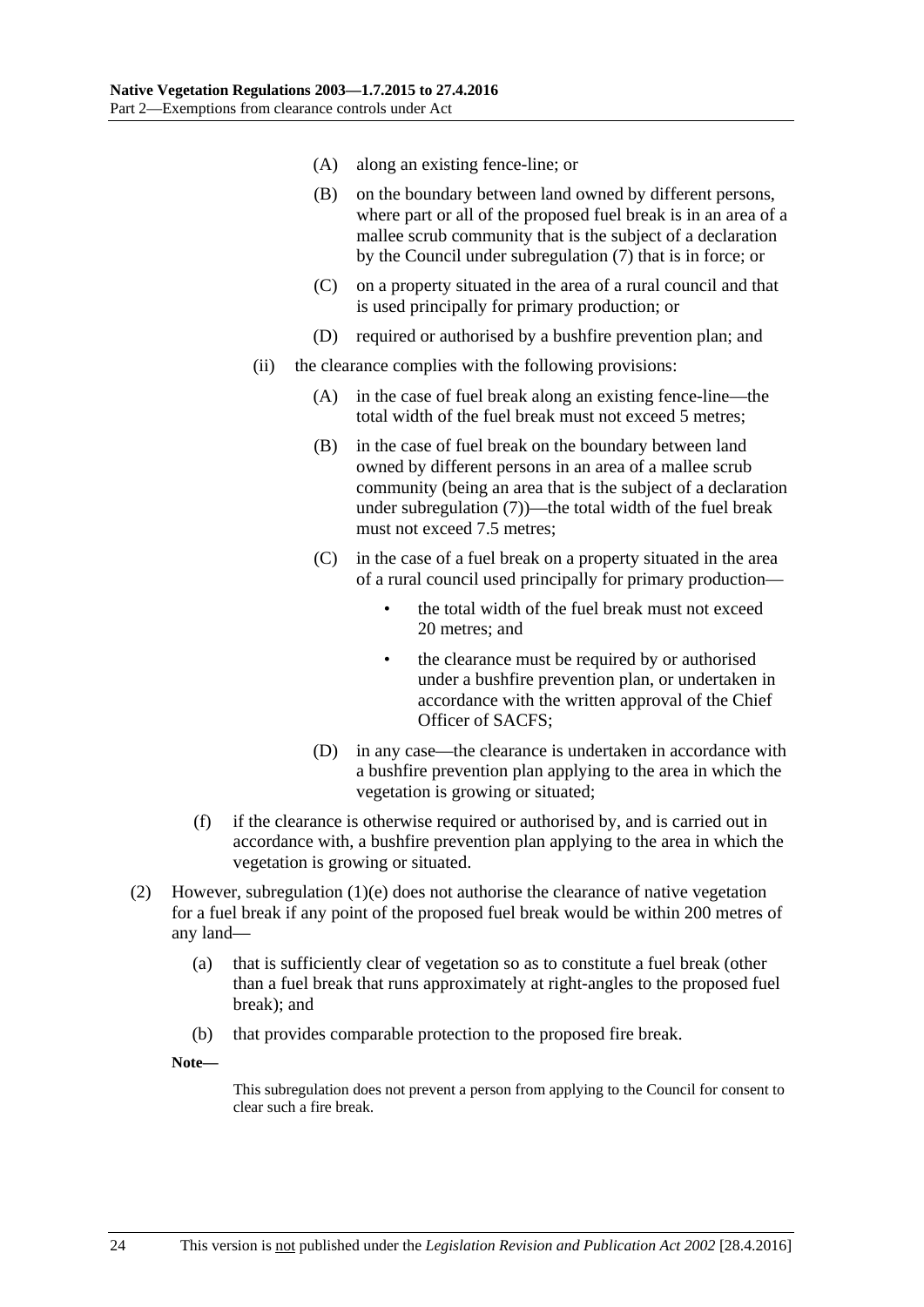- (3) For the purposes of [subregulation](#page-23-1)  $(2)(a)$ , in determining whether a proposed fuel break is within 200 metres from any land that is sufficiently clear of vegetation so as to constitute a fuel break, the following matters are not to be taken into account:
	- (a) whether or not the land is a fuel break cleared under this regulation or a previous provision of these regulations;
	- (b) whether or not the land is owned by the same person or different persons.
- (4) In granting an approval for the purposes of this regulation, the Chief Officer of SACFS—
	- (a) may only grant the approval if he or she is satisfied that the clearance is reasonably required or appropriate for the purpose of fire prevention or control; and
	- (b) must have regard to any relevant bushfire prevention plan; and
	- (c) must have regard to any guidelines specified by the Minister for the purposes of this subregulation.
- (5) The operation of this regulation extends to vegetation on land that is subject to a heritage agreement.
- (6) Nothing in this regulation authorises the clearance of native vegetation if such clearance would be contrary to any other Act or law.
- <span id="page-24-1"></span>(7) The Council may, by notice in the Gazette, declare that [subregulation](#page-23-0)  $(1)(e)(i)(B)$ applies in relation to an area of a mallee scrub community identified in the notice and may, by subsequent notice in the Gazette, vary or revoke such a declaration.
- (8) In this regulation—

*bushfire prevention plan* means a plan for bushfire prevention prepared by a district bushfire prevention committee under the *[Fire and Emergency Services Act](http://www.legislation.sa.gov.au/index.aspx?action=legref&type=act&legtitle=Fire%20and%20Emergency%20Services%20Act%202005) 2005*, as in force from time to time;

*fire access track* means a track (not exceeding 15 metres in width) constructed for use by vehicles undertaking firefighting activities;

*firefighting* has the same meaning as in the *[Fire and Emergency Services Act](http://www.legislation.sa.gov.au/index.aspx?action=legref&type=act&legtitle=Fire%20and%20Emergency%20Services%20Act%202005) 2005*;

*prescribed building* has the same meaning as in [regulation](#page-2-2) 5;

*prescribed structure* has the same meaning as in [regulation](#page-2-2) 5;

*rural council* has the same meaning as in the *[Fire and Emergency Services Act](http://www.legislation.sa.gov.au/index.aspx?action=legref&type=act&legtitle=Fire%20and%20Emergency%20Services%20Act%202005) 2005*.

### <span id="page-24-0"></span>**6—Restrictions on clearance of native vegetation**

- <span id="page-24-2"></span>(1) Native vegetation may not be cleared pursuant to [regulation](#page-10-0)  $5(1)(k)$ —
	- (a) if the vegetation—
		- (i) consists of a tree that has a trunk circumference (measured at a point 300 millimetres above the base of the tree) of 2 metres or more; and
		- (ii) is situated within the 1956 flood plain of the River Murray, other than where the vegetation is within the area of a city or township; or
	- (b) in any circumstances declared by the Minister, by notice in the Gazette, to be included in the ambit of this subregulation.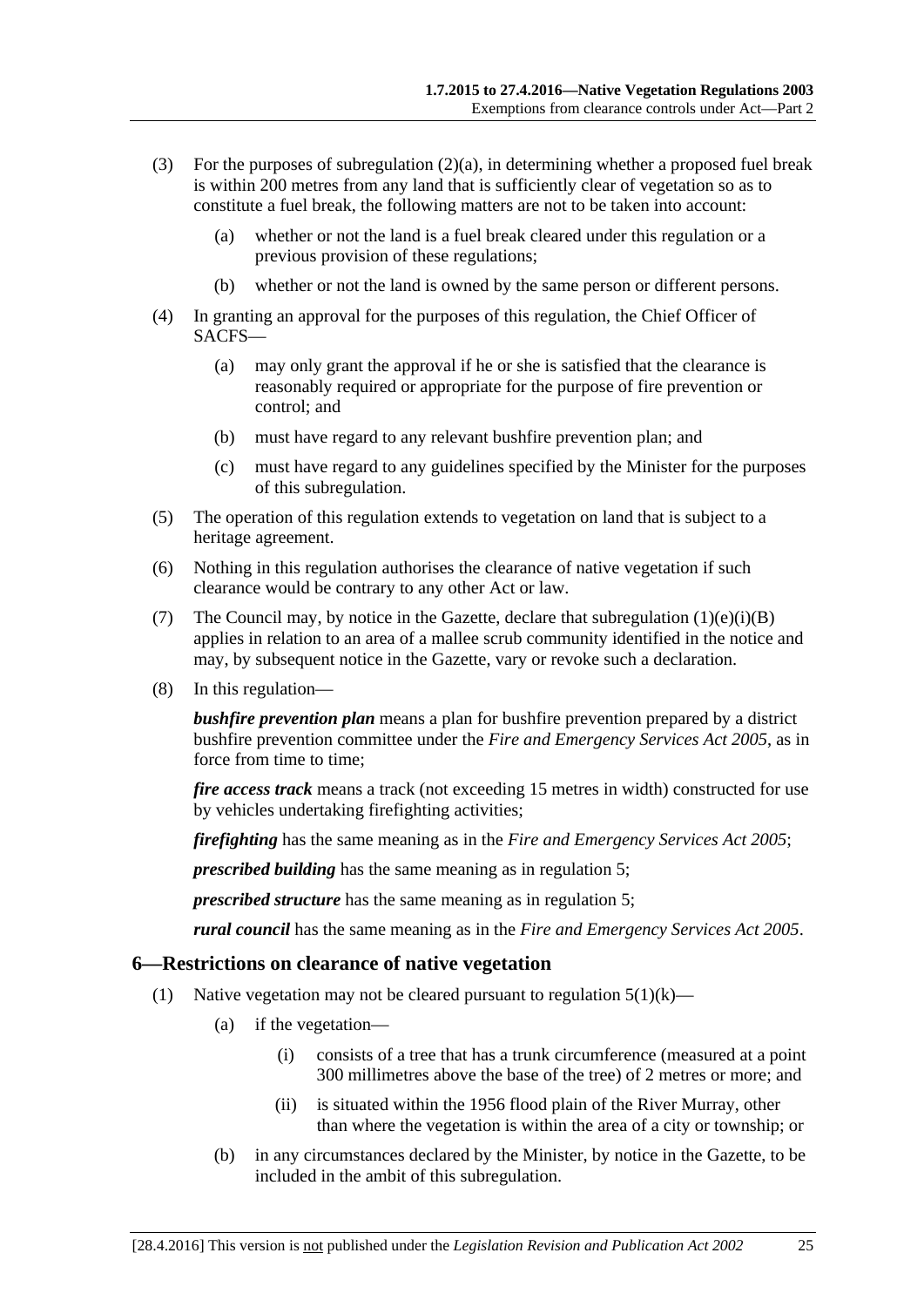- (1a) The Minister may, by subsequent notice in the Gazette, vary or revoke a notice under [subregulation](#page-24-2)  $(1)(b)$ .
- (2) Native vegetation may not be cleared pursuant to [regulation](#page-2-4)  $5(1)(a)$ ,  $(ab)$ ,  $(b)$ ,  $(i)$ ,  $(q)$ ,  $(r)$ , [\(s\),](#page-13-0) [\(t\)](#page-13-1) or [\(u\)](#page-14-1) if—
	- (a) the clearance would be contrary to the requirements of a condition attached to a consent to clearance granted by the Council under the Act or by the Native Vegetation Authority under the repealed Act or of an order of a court under the Act or the repealed Act; or
	- (b) the vegetation was sown or planted in compliance with a condition attached to a consent to clearance granted by the Council under the Act or by the Native Vegetation Authority under the repealed Act or in compliance with an order of a court under the Act or the repealed Act.
- (2a) Native vegetation may not be cleared pursuant to [regulation](#page-13-1)  $5(1)(t)$  or [\(u\)](#page-14-1) if the vegetation is situated within the River Murray Floodplain Area.
- (3) In this regulation—

*township* has the same meaning as in the *[Local Government Act](http://www.legislation.sa.gov.au/index.aspx?action=legref&type=act&legtitle=Local%20Government%20Act%201999) 1999*.

# <span id="page-25-0"></span>**Part 3—Application for consent**

### <span id="page-25-1"></span>**8—Application for consent**

- (1) For the purposes of section  $28(3)(b)(iia)$  of the Act, the prescribed number of copies is 1.
- (2) For the purposes of section  $28(3)(b)(iii)$  of the Act, the prescribed fee is \$573 plus the fee referred to in [subregulation](#page-25-4) (3).
- <span id="page-25-4"></span>(3) The fee payable by an applicant for consent to clear native vegetation for the preparation of the report referred to in section  $28(3)(b)(ii)$  of the Act is the Minister's estimate of the reasonable cost of preparing a report of that kind determined after consultation with the Council.
- (4) The Council may remit payment of, or refund, the whole, or part, of a fee payable or paid in relation to an application (including a fee for a report under section  $28(3)(b)(ii)$  of the Act).
- (5) For the purposes of section 28(5) of the Act, any agency, instrumentality, person or body approved by the Council as an entity that may prepare a report of the relevant kind is specified.

# <span id="page-25-2"></span>**Part 4—Miscellaneous**

### <span id="page-25-5"></span><span id="page-25-3"></span>**10—Interest**

- (1) Interest accrues from the end of the period referred to in section 31D(4)(a) or 31E(6)(a) of the Act at the prime bank rate for the relevant financial year.
- (2) Interest accrues on unpaid interest at 6 monthly intervals from the end of the period referred to in [subregulation](#page-25-5) (1).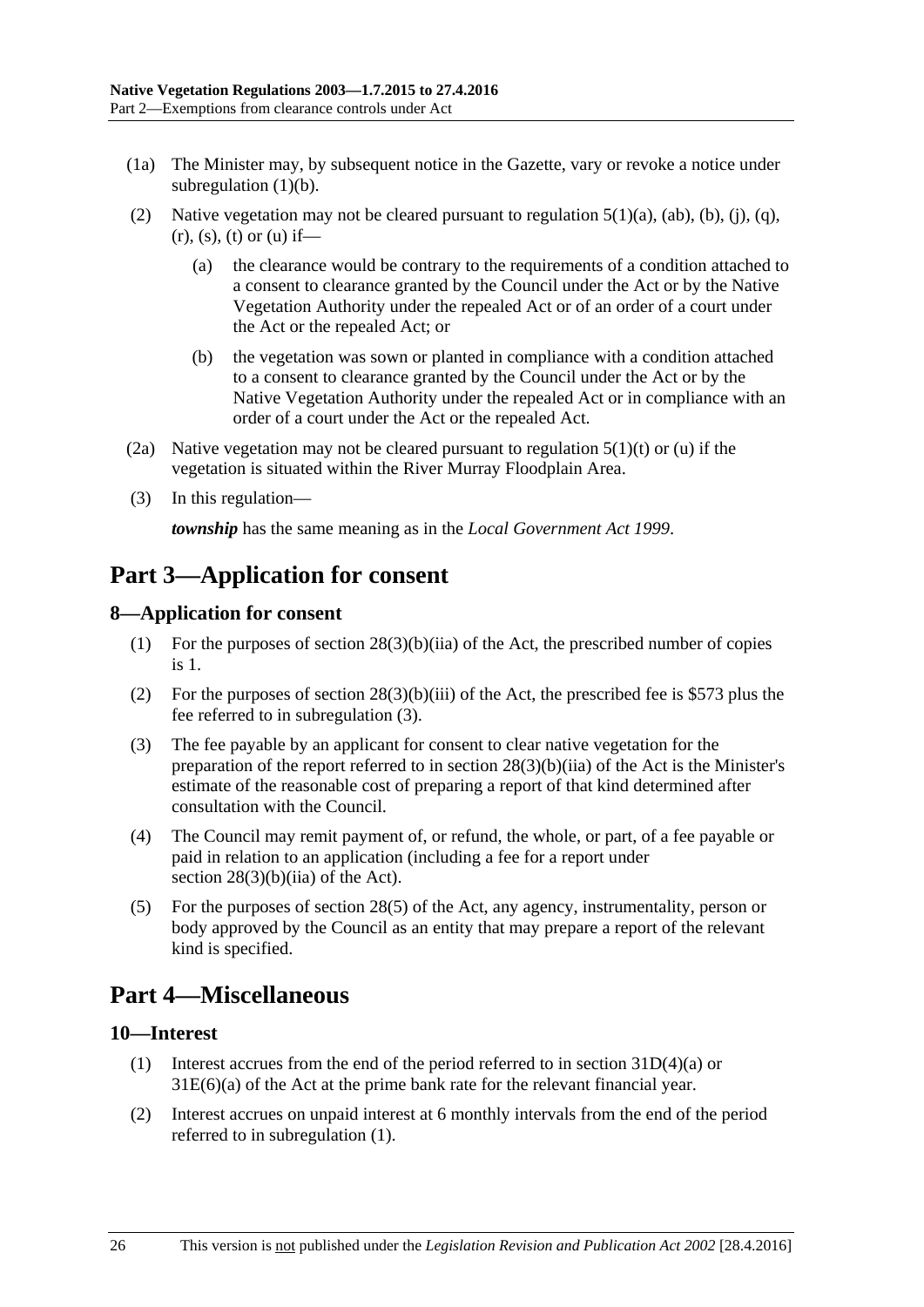(3) In this regulation—

*prime bank rate* for a particular financial year means the corporate loan reference rate applied by the Commonwealth Bank of Australia for corporate lending on the first trading day of the Bank in that financial year.

### <span id="page-26-0"></span>**11—Prescribed form (section 33C(8) of Act)**

For the purposes of section 33C(8) of the Act, the form set out in [Schedule 2](#page-27-0) is prescribed.

### <span id="page-26-1"></span>**12—Service of notices**

Notice may be served under the Act on a land owner—

- (a) personally; or
- (b) by posting it to the land owner at the address of the land owner last known to the person or body serving the notice.

### <span id="page-26-2"></span>**13—The Fund**

- (1) Money standing to the credit of the Fund on account of a payment into the Fund under [Part 2](#page-2-0) of these regulations must, as far as practicable, be used—
	- (a) to establish or regenerate native vegetation on land that is within the same region of the State as the land that is to be cleared by virtue of the exemption under that Part and that has been selected by the Council for that purpose after having regard to the Regional Biodiversity Plan or Plans (if any) approved by the Minister that apply within that region; and
	- (b) to preserve and maintain that vegetation once established or reinstated.
- (2) Other money standing to the credit of the Fund may be used or made available for any costs associated with research, promotional activities, investigations or other activities that, in the opinion of the Minister, will further the objects of the Act.

# <span id="page-26-3"></span>**Schedule 1—Specified species of vegetation for the purposes of [regulation](#page-2-3) 5(1)**

River red gum *Eucalyptus camaldulensis*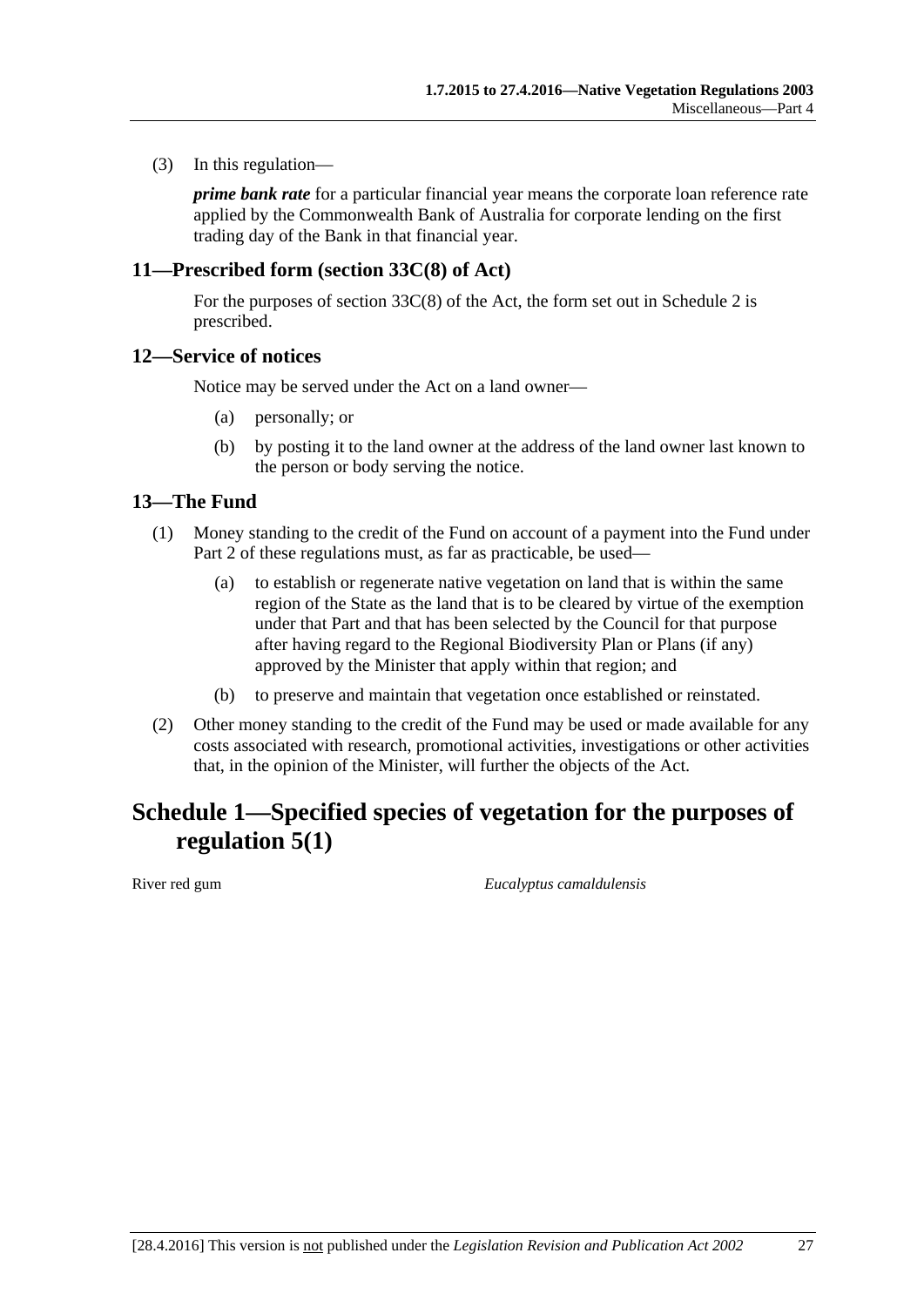# <span id="page-27-0"></span>**Schedule 2—Notice under section 33C(8) of Act**

Native Vegetation Act 1991

#### Notice of information relating to a warrant

- NOTE: Section 33C of the Native Vegetation Act 1991 provides for the issuing and execution of a warrant in various cases. A warrant has been issued under the Act and the following information is provided in relation to this matter:
- The name of authorised officer executing the warrant is: 1.

This person is an authorised officer under the Native Vegetation Act 1991.

- This warrant was issued by the following magistrate:  $\overline{2}$ .
- 3. This warrant was issued on
	- $a.m./p.m.$ at
- The warrant authorises the following course of action:  $\overline{4}$ .

A warrant expires at the expiration of 1 month from the date of its issue.

A person may be guilty of an offence if he or she fails to comply with a requirement under the Act or hinders an authorised officer in the lawful exercise of a power under the Act. The maximum penalty for an offence is \$5 000. (A person is not required to answer any question if to do so might incriminate the person or make the person liable to a criminal penalty.)

(Authorised officer executing warrant)

(Date)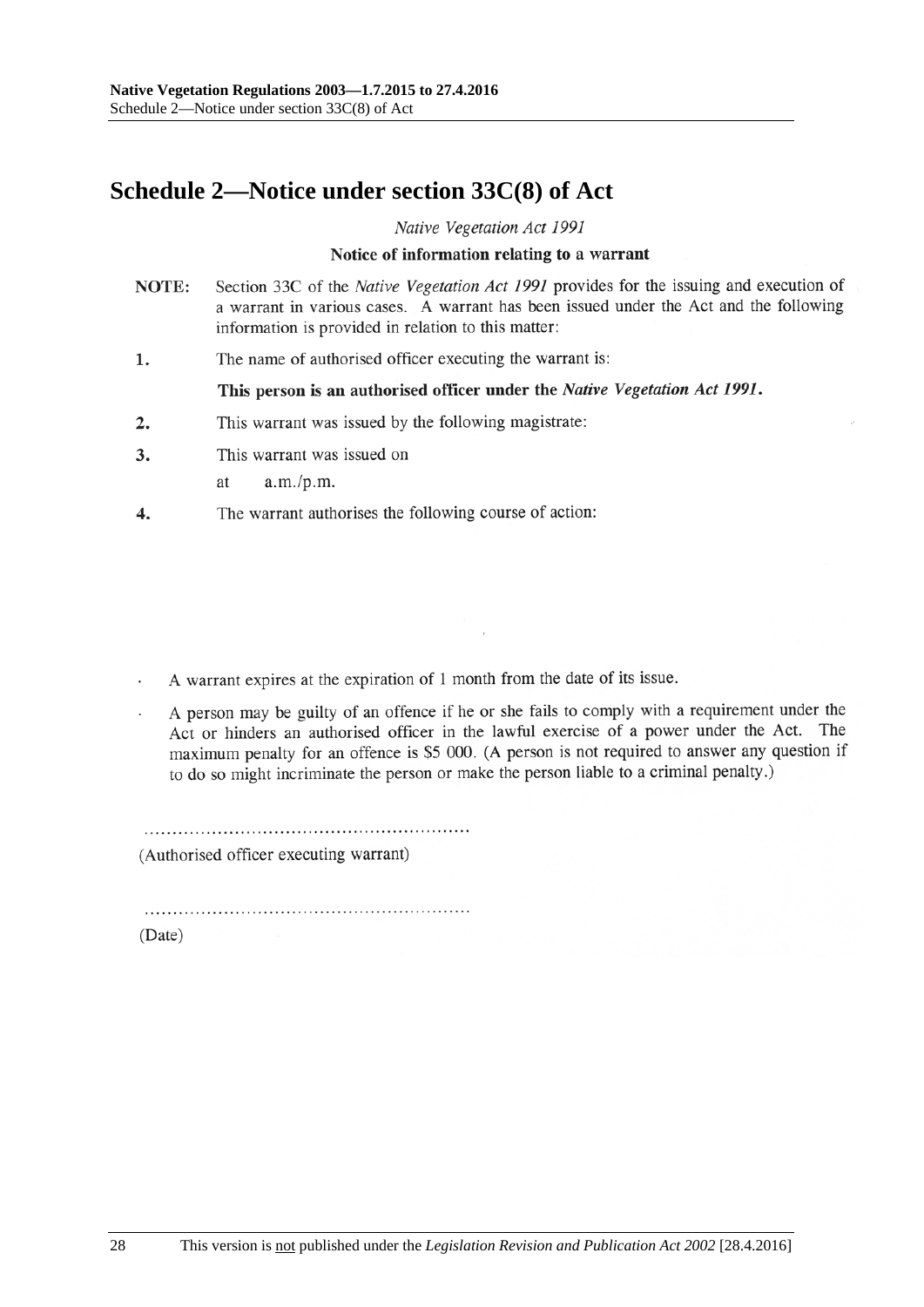# <span id="page-28-0"></span>**Legislative history**

### **Notes**

- Please note—References in the legislation to other legislation or instruments or to titles of bodies or offices are not automatically updated as part of the program for the revision and publication of legislation and therefore may be obsolete.
- Earlier versions of these regulations (historical versions) are listed at the end of the legislative history.
- For further information relating to the Act and subordinate legislation made under the Act see the Index of South Australian Statutes or www.legislation.sa.gov.au.

## **Legislation revoked by principal regulations**

The *Native Vegetation Regulations 2003* revoked the following:

*Native Vegetation Regulations 1991*

## **Principal regulations and variations**

New entries appear in bold.

| Year | N <sub>0</sub> | Reference                | Commencement              |
|------|----------------|--------------------------|---------------------------|
| 2003 | 173            | Gazette 21.8.2003 p3282  | 25.8.2003: r 2            |
| 2003 | 227            | Gazette 13.11.2003 p4055 | 13.11.2003: r 2           |
| 2003 | 234            | Gazette 20.11.2003 p4239 | 24.11.2003: r 2           |
| 2005 | 60             | Gazette 26.5.2005 p1416  | $1.7.2005$ : r 2          |
| 2005 | 154            | Gazette 30.6.2005 p2239  | Pt 6 (r 11)-1.7.2005: r 2 |
| 2006 | 25             | Gazette 9.2.2006 p523    | $9.2.2006$ : r 2          |
| 2006 | 86             | Gazette 15.6.2006 p1717  | 1.7.2006: r 2             |
| 2007 | 26             | Gazette 29.3.2007 p949   | 29.3.2007: r 2            |
| 2007 | 163            | Gazette 7.6.2007 p2572   | $1.7.2007:$ r 2           |
| 2008 | 124            | Gazette 5.6.2008 p2113   | 1.7.2008: r 2             |
| 2008 | 279            | Gazette 30.10.2008 p5009 | 30.10.2008: r 2           |
| 2009 | 130            | Gazette 4.6.2009 p2591   | 1.7.2009: r 2             |
| 2009 | 234            | Gazette 10.9.2009 p4412  | 10.9.2009: r 2            |
| 2010 | 79             | Gazette 10.6.2010 p2754  | 1.7.2010: r 2             |
| 2011 | 71             | Gazette 9.6.2011 p2092   | $1.7.2011:$ r 2           |
| 2012 | 76             | Gazette 31.5.2012 p2324  | $1.7.2012$ : r 2          |
| 2013 | 69             | Gazette 6.6.2013 p2149   | $1.7.2013$ : r 2          |
| 2014 | 175            | Gazette 19.6.2014 p2749  | 1.7.2014: r 2             |
| 2014 | 185            | Gazette 26.6.2014 p3038  | 26.6.2014: r 2            |
| 2015 | 131            | Gazette 18.6.2015 p2736  | $1.7.2015:$ r 2           |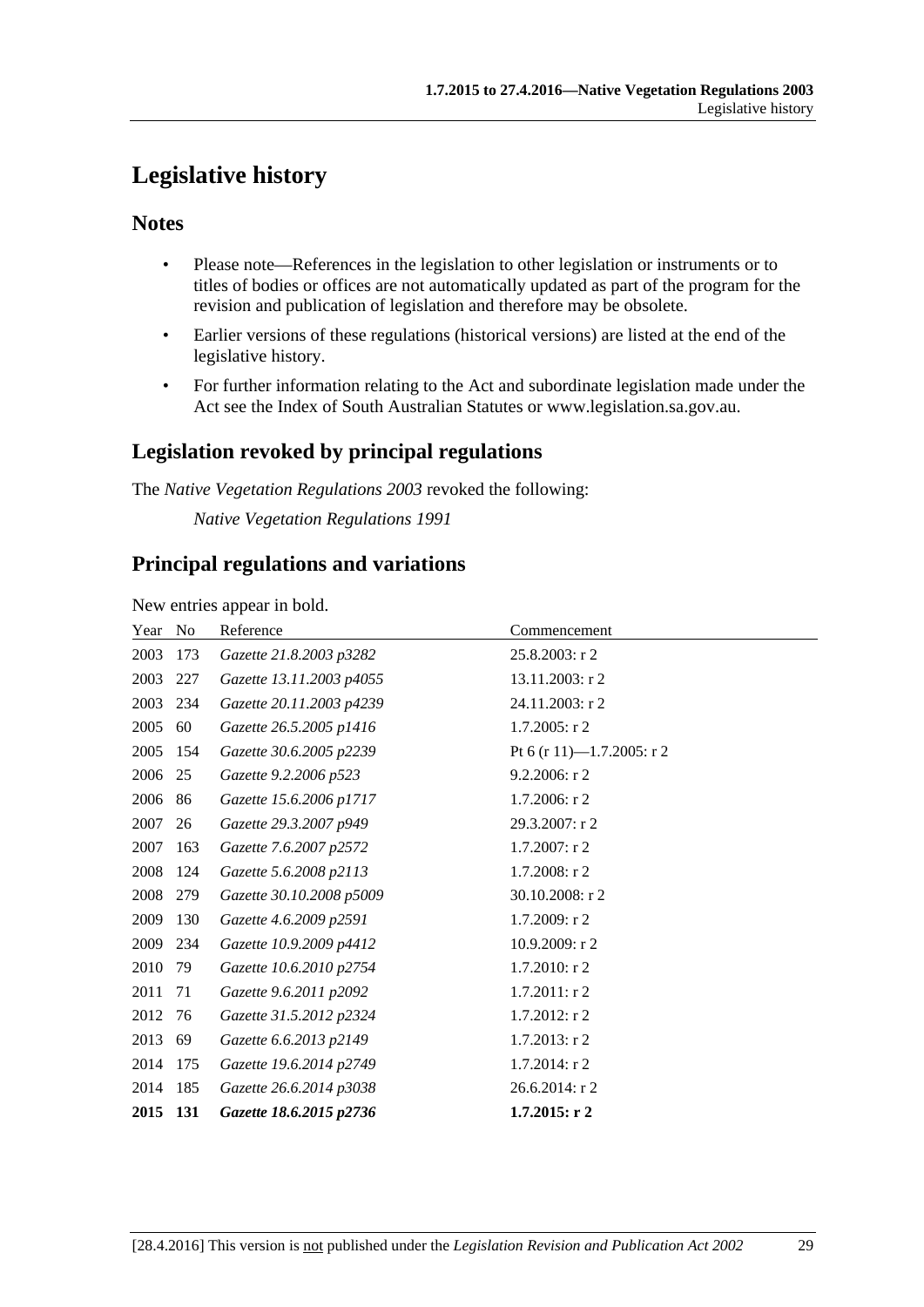# **Provisions varied**

New entries appear in bold.

Entries that relate to provisions that have been deleted appear in italics.

| Provision                              | How varied                                                                | Commencement |
|----------------------------------------|---------------------------------------------------------------------------|--------------|
| Pt1                                    |                                                                           |              |
| r <sub>2</sub>                         | omitted under the Legislation Revision and<br><b>Publication Act 2002</b> | 24.11.2003   |
| r 3                                    |                                                                           |              |
| C.F.S.                                 | deleted by $25/2006$ r $4(1)$                                             | 9.2.2006     |
| country                                | varied by $25/2006$ r 4(2)                                                | 9.2.2006     |
| Mining Act                             | inserted by 279/2008 r 4                                                  | 30.10.2008   |
| <b>River Murray</b><br>Floodplain Area | inserted by 234/2003 r 4                                                  | 24.11.2003   |
| <b>SACFS</b>                           | inserted by $25/2006$ r 4(3)                                              | 9.2.2006     |
| r 3A                                   | inserted by 234/2009 r 4                                                  | 10.9.2009    |
| Pt 2                                   |                                                                           |              |
| r <sub>5</sub>                         |                                                                           |              |
| r 5(1)                                 | varied by 227/2003 r 4                                                    | 13.11.2003   |
|                                        | varied by 154/2005 r 11(1) and (2)                                        | 1.7.2005     |
|                                        | varied by 25/2006 r 5(1)–(23)                                             | 9.2.2006     |
|                                        | varied by 26/2007 r 4                                                     | 29.3.2007    |
|                                        | varied by 279/2008 r $5(1)$ —(4)                                          | 30.10.2008   |
|                                        | (ka) deleted by 234/2009 r 5(1)                                           | 10.9.2009    |
|                                        | varied by $234/2009$ r $5(1)$ , $(2)$ , $(6)$                             | 10.9.2009    |
|                                        | $(m)$ , (n), (o) deleted by 234/2009 5(3)                                 | 10.9.2009    |
|                                        | $(v)$ , $(w)$ , $(x)$ deleted by 234/2009 r 5(4)                          | 10.9.2009    |
|                                        | (z), (za) deleted by $234/2009$ r $5(5)$                                  | 10.9.2009    |
|                                        | varied by 185/2014 r 4(1)                                                 | 26.6.2014    |
| $r 5(1a)$ and $(1b)$                   | inserted by $25/2006$ r $5(24)$                                           | 9.2.2006     |
| $r \, 5(lc)$                           | inserted by $25/2006$ r $5(24)$                                           | 9.2.2006     |
|                                        | deleted by $234/2009$ r 5(7)                                              | 10.9.2009    |
| r 5(2)                                 | varied by 234/2003 r 5(1)                                                 | 24.11.2003   |
|                                        | substituted by 234/2009 r 5(7)                                            | 10.9.2009    |
| $r\sqrt{5(2a)}$                        | inserted by $234/2003$ r $5(2)$                                           | 24.11.2003   |
|                                        | deleted by 234/2009 r 5(7)                                                | 10.9.2009    |
| r 5(3)                                 | substituted by 234/2009 r 5(7)                                            | 10.9.2009    |
| $r 5(4)$ - (6)                         | deleted by 234/2009 r 5(7)                                                | 10.9.2009    |
| r 5(7a)                                | inserted by 279/2008 r 5(5)                                               | 30.10.2008   |
| r $5(8)$ — $(11)$                      | inserted by 25/2006 r 5(25)                                               | 9.2.2006     |
| r 5(12)                                | inserted by 234/2009 r 5(8)                                               | 10.9.2009    |
| Cultana Training<br>Area               | inserted by $185/2014$ r 4(2)                                             | 26.6.2014    |
| r 5(13)                                | inserted by 234/2009 r 5(8)                                               | 10.9.2009    |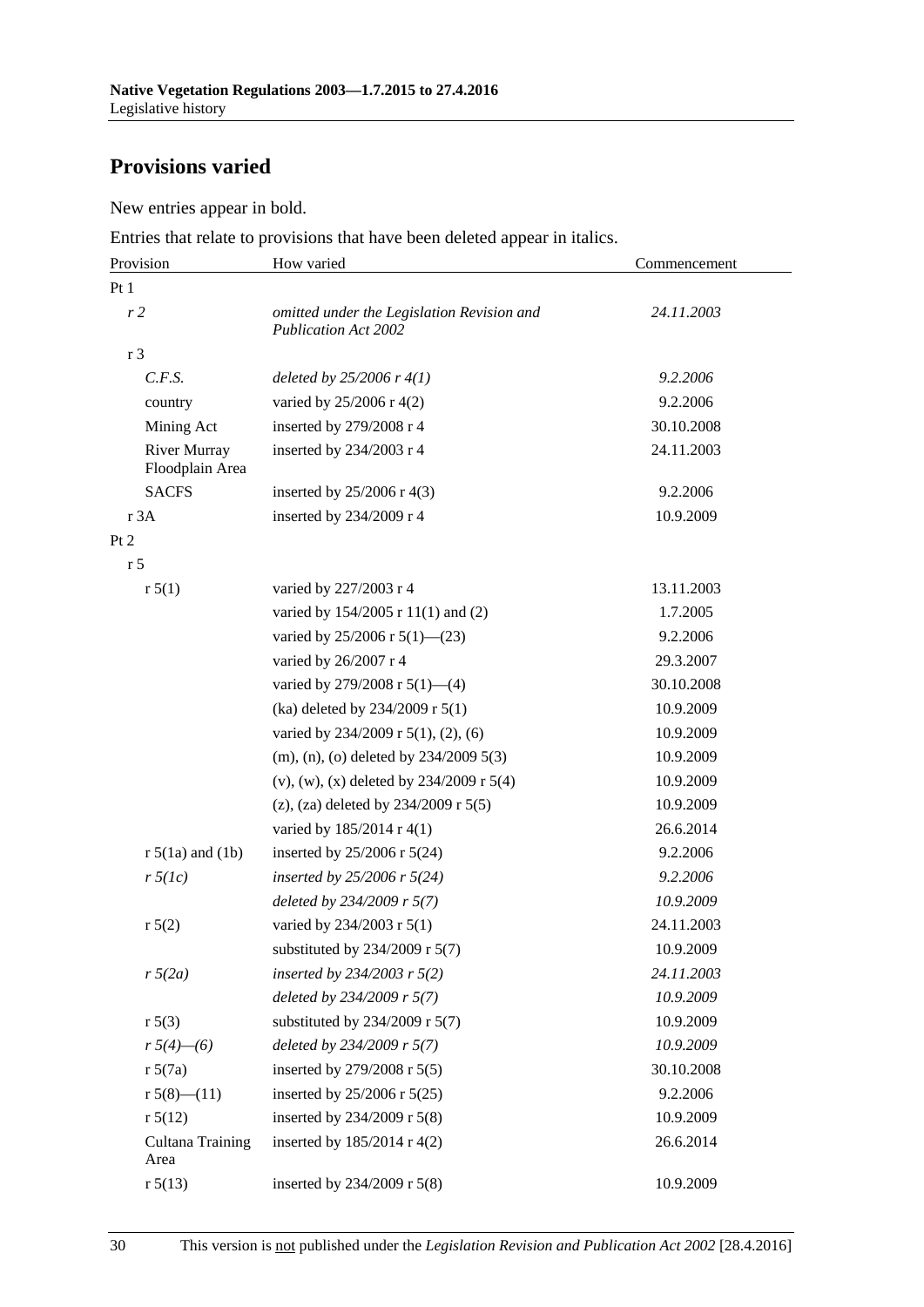| r 5A                               | inserted by 234/2009 r 6                                                  | 10.9.2009  |
|------------------------------------|---------------------------------------------------------------------------|------------|
| r 6                                |                                                                           |            |
| r(6(1))                            | substituted by $234/2009$ r $7(1)$                                        | 10.9.2009  |
| r 6(1a)                            | inserted by 234/2009 r 7(1)                                               | 10.9.2009  |
| r(6(2)                             | varied by 26/2007 r 5                                                     | 29.3.2007  |
|                                    | varied by 234/2009 r 7(2)                                                 | 10.9.2009  |
| r 6(2a)                            | inserted by 234/2003 r 6                                                  | 24.11.2003 |
| r <sub>7</sub>                     | deleted by 234/2009 r 8                                                   | 10.9.2009  |
| Pt <sub>3</sub>                    |                                                                           |            |
| r 8                                |                                                                           |            |
| r 8(2)                             | varied by 60/2005 r 4                                                     | 1.7.2005   |
|                                    | varied by 86/2006 r 4                                                     | 1.7.2006   |
|                                    | varied by 163/2007 r 4                                                    | 1.7.2007   |
|                                    | varied by 124/2008 r 4                                                    | 1.7.2008   |
|                                    | varied by 130/2009 r 4                                                    | 1.7.2009   |
|                                    | varied by 79/2010 r 4                                                     | 1.7.2010   |
|                                    | varied by 71/2011 r 4                                                     | 1.7.2011   |
|                                    | varied by 76/2012 r 4                                                     | 1.7.2012   |
|                                    | varied by 69/2013 r 4                                                     | 1.7.2013   |
|                                    | varied by 175/2014 r 4                                                    | 1.7.2014   |
|                                    | varied by 131/2015 r 4                                                    | 1.7.2015   |
| Pt 4                               |                                                                           |            |
| r 9 before deletion by<br>234/2009 |                                                                           |            |
| native vegetation                  | varied by 25/2006 r 6                                                     | 9.2.2006   |
| r9                                 | deleted by 234/2009 r 9                                                   | 10.9.2009  |
| r <sub>13</sub>                    |                                                                           |            |
| r 13(1)                            | r 13 redesignated as r 13(1) by 25/2006 r 7                               | 9.2.2006   |
| r 13(2)                            | inserted by 25/2006 r 7                                                   | 9.2.2006   |
| r 14                               | omitted under the Legislation Revision and<br><b>Publication Act 2002</b> | 24.11.2003 |

## **Historical versions**

24.11.2003 1.7.2005 9.2.2006 1.7.2006 29.3.2007 1.7.2007 1.7.2008 30.10.2008 1.7.2009 10.9.2009